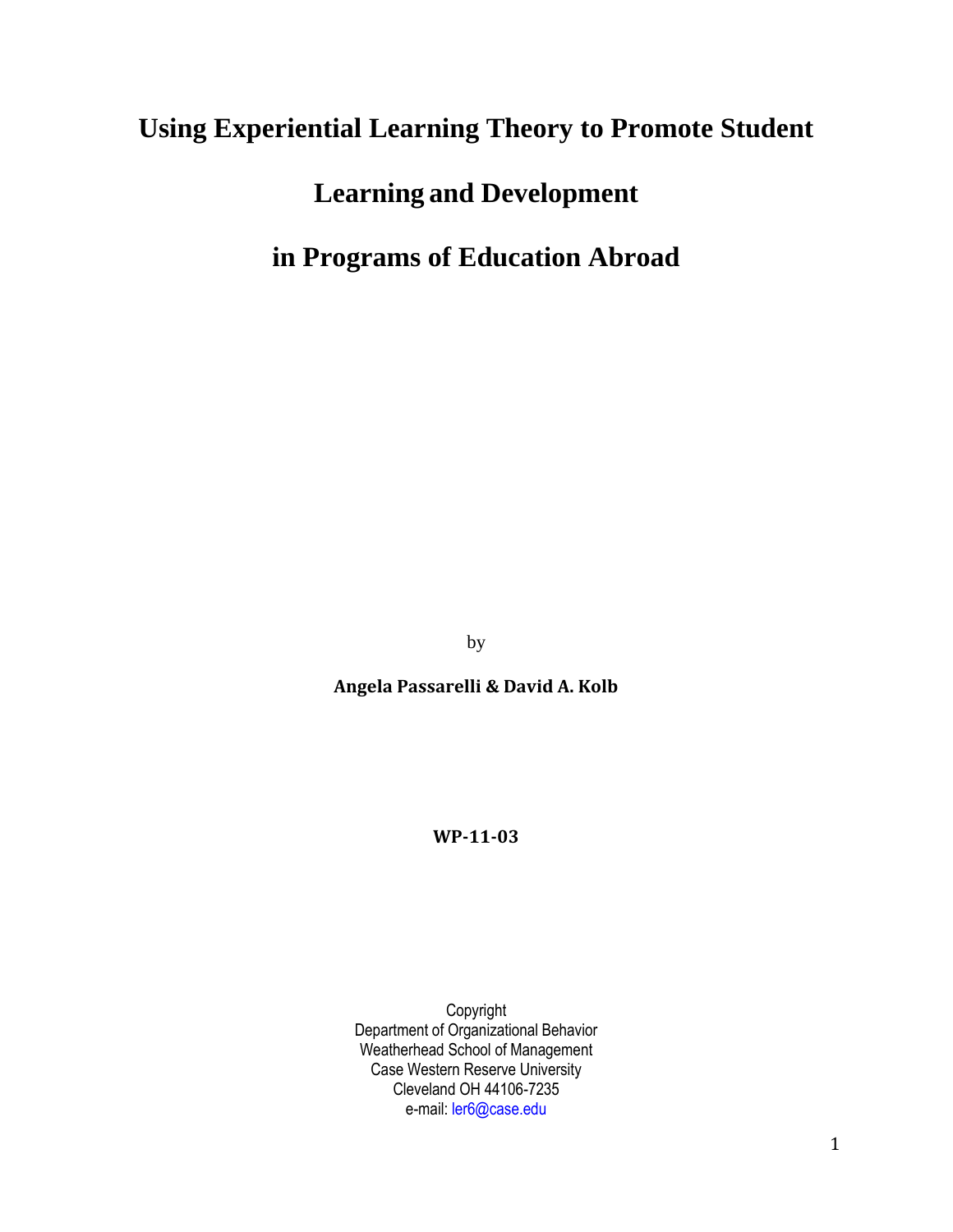### **ORBH WORKING PAPER 9/13/2011**

# **Using Experiential Learning Theory to Promote Student Learning and Development**

## **in Programs of Education Abroad**

Angela M. Passarelli & David A. Kolb Case Western Reserve University

A revised version will appear in Michael Vande Berg, Michael Page, & Kris Lou (Eds.) *Student Learning Abroad* Sterling, VA: Stylus Publishing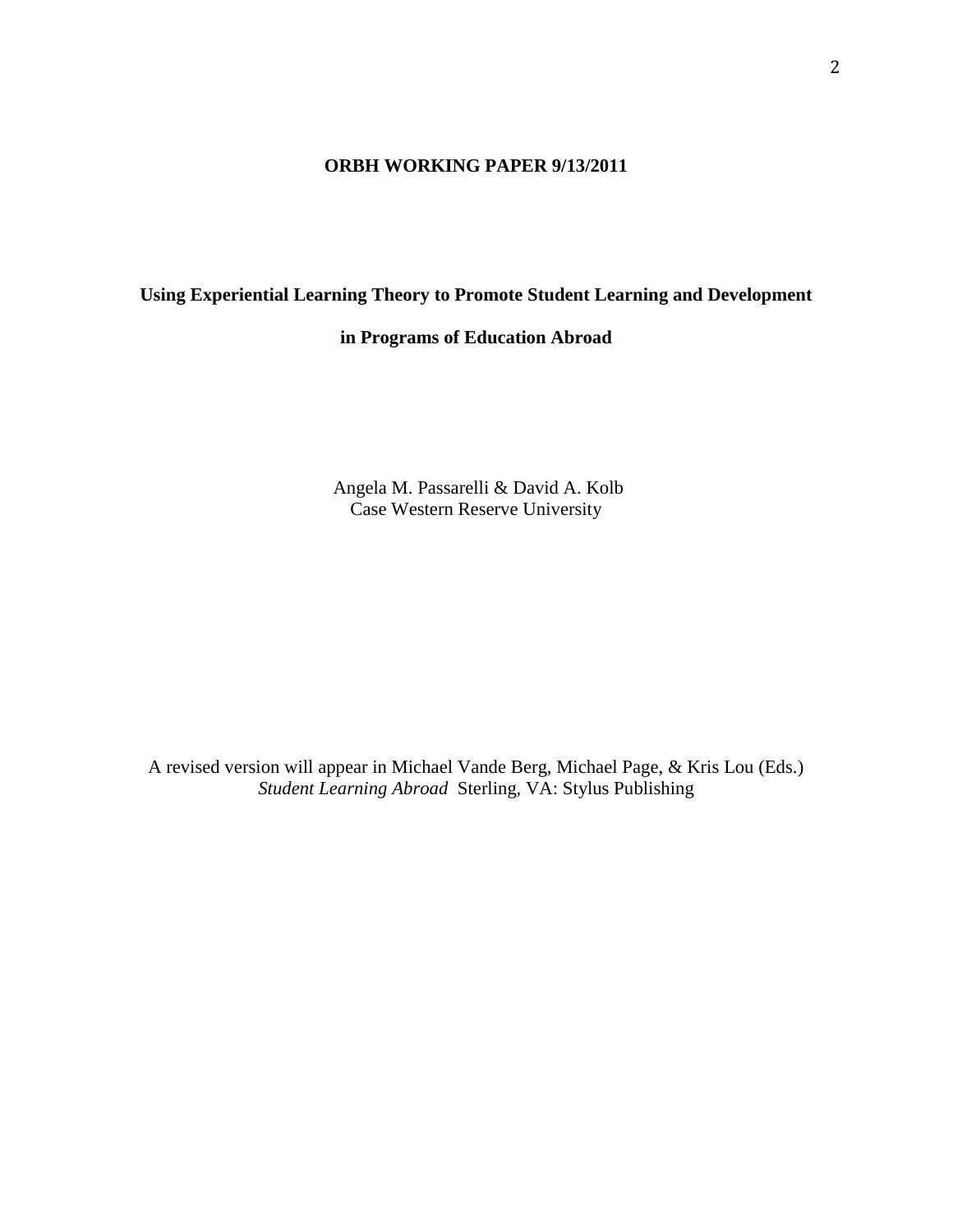# **Using Experiential Learning Theory to Promote Student Learning and Development in Programs of Education Abroad**

Study abroad programs are rich with possibilities for meaningful and transformative learning. By living, studying, and working in an unfamiliar culture, students are challenged to make sense of the novelty and ambiguity with which they are regularly confronted. As a result of this sense-making process, students adopt new ways of thinking, acting and relating in the world. For students who move mindfully through the study abroad experience, it has the potential to change their worldview, provide a new perspective on their course of study, and yield a network of mind-expanding relationships.

On the other hand, programs that do not adopt a holistic approach to student learning can become little more than a glorified vacation. At best, the students report having fun or being "satisfied" with the experience, and return home unchanged. They engage in the experience at a surface level, maintaining distance from the physical, social or intellectual tensions of the learning endeavor. At worst, carelessness places students in harm because they have engaged in dangerous or high-risk behaviors.

The difference in these two scenarios is a programmatic emphasis on the student's learning and development, and a model of shared responsibility for learning. Attention must be paid to designing a learning experience that helps students fully absorb and integrate their experiences at increasing levels of complexity. Additionally, everyone involved in the study abroad experience – campus administrators, faculty, homestay families, and the students themselves – should understand the learning process and how they can skillfully intervene to maximize learning.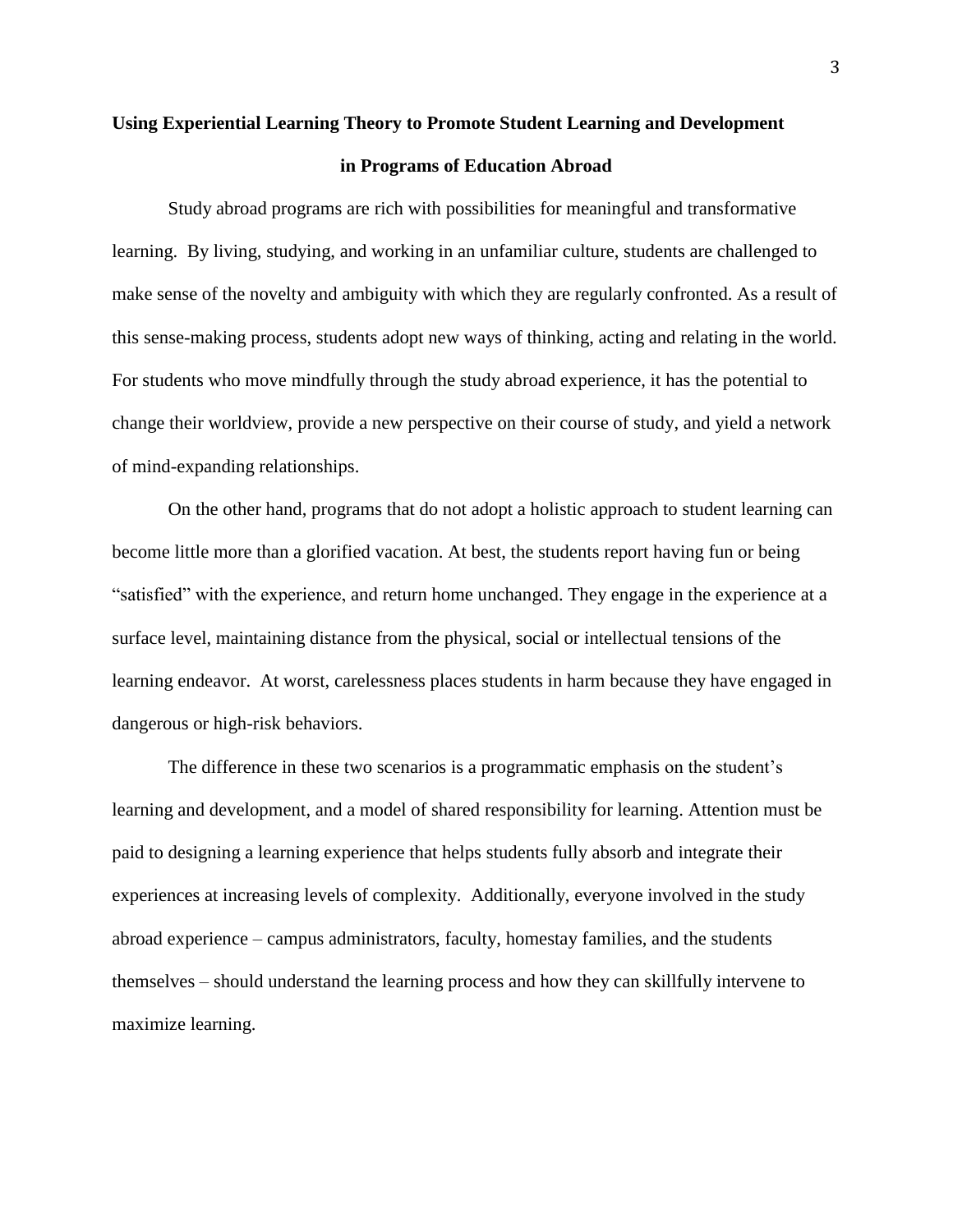We suggest that experiential learning theory (ELT; Kolb, 1984) provides a model for educational interventions in study abroad because of its holistic approach to human adaptation through the transformation of experience into knowledge. Accordingly, this chapter focuses on *how* students learn and the role of the educator in that process. The first part provides an overview of ELT and its key concepts--the cycle and spiral of learning from experience, learning styles, learning spaces, learning flexibility, and the experiential learning theory of development. Part two offers guidance to study abroad educators on the use of these concepts to maximize student learning and development.

#### **Experiential Learning Theory**

Experiential learning theory is a dynamic view of learning based on a learning cycle driven by the resolution of the dual dialectics of action/reflection and experience/abstraction. ELT draws on the work of prominent 20th century scholars who gave experience a central role in their theories of human learning and development – notably William James, John Dewey, Kurt Lewin, Jean Piaget, Lev Vygotsky, Carl Jung, Paulo Freire, Carl Rogers and others - creating a dynamic, holistic model of the process of learning from experience and a multi-dimensional model of adult development. Integrating the work of these foundational scholars, Kolb (1984) proposed six characteristics of experiential learning:

*1. Learning is best conceived as a process, not in terms of outcomes.* Although punctuated by knowledge milestones, learning does not end at an outcome, nor is it always evidenced in performance. Rather, learning occurs through the course of connected experiences in which knowledge is modified and re-formed. As Dewey suggests, "…education must be conceived as a continuing reconstruction of experience: … the process and goal of education are one and the same thing" (1897, p. 79).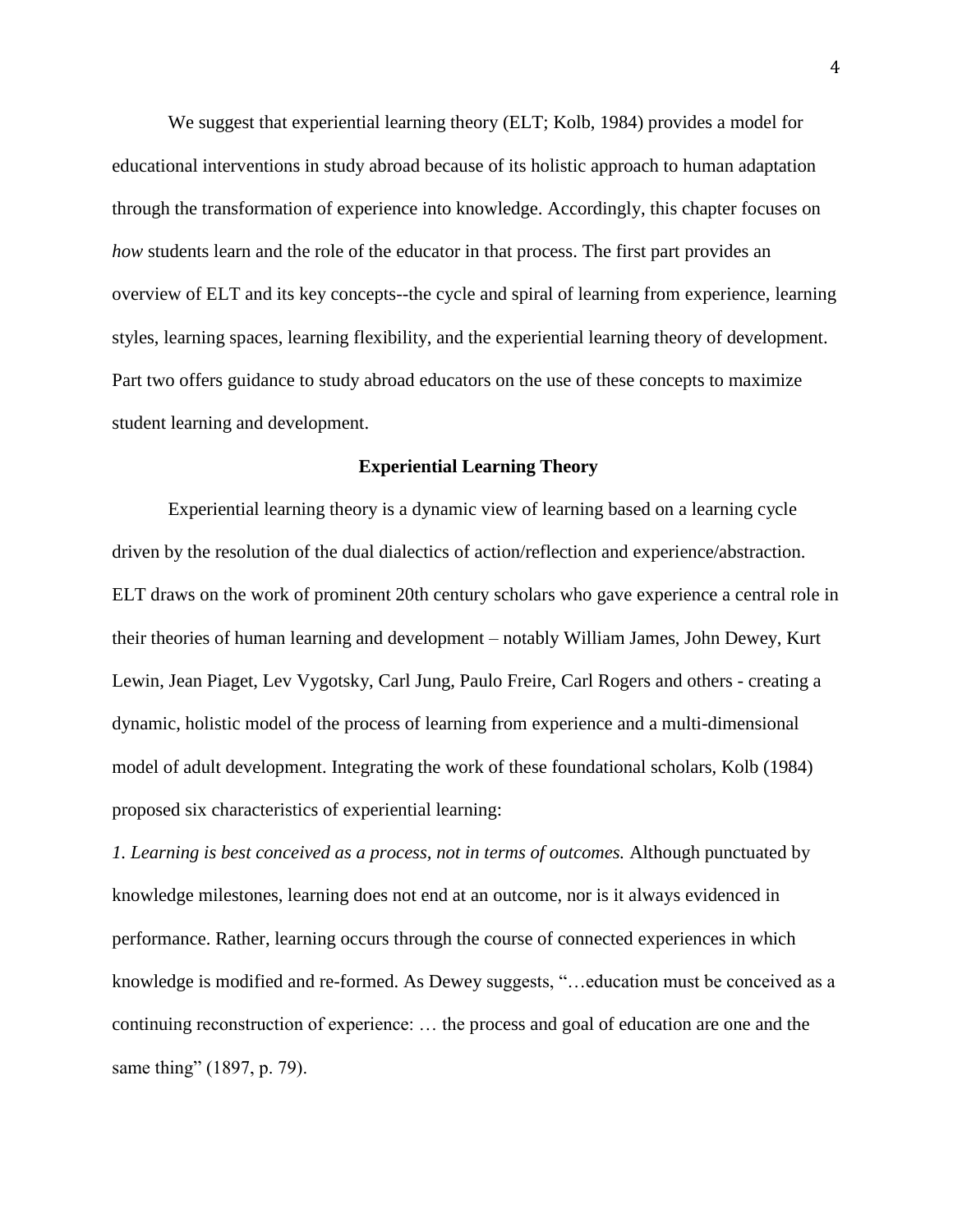*2. All learning is re-learning.* Learning is best facilitated by a process that draws out the learners' beliefs and ideas about a topic so that they can be examined, tested and integrated with new, more refined ideas. Piaget called this proposition constructivism—individuals construct their knowledge of the world based on their experience.

3. *Learning requires the resolution of conflicts between dialectically opposed modes of adaptation to the world.* Conflict, differences, and disagreement are what drive the learning process. These tensions are resolved in iterations of movement back and forth between opposing modes of reflection and action and feeling and thinking.

*4. Learning is a holistic process of adaptation.* Learning is not just the result of cognition but involves the integrated functioning of the total person—thinking, feeling, perceiving and behaving. It encompasses other specialized models of adaptation from the scientific method to problems solving, decision making and creativity.

*5. Learning results from synergetic transactions between the person and the environment.*

In Piaget's terms, learning occurs through equilibration of the dialectic processes of assimilating new experiences into existing concepts and accommodating existing concepts to new experience. Following Lewin's famous formula that behavior is a function of the person and the environment, ELT holds that learning is influenced by characteristics of the learner and the learning space.

*6. Learning is the process of creating knowledge.* In ELT, knowledge is viewed as the transaction between two forms of knowledge: social knowledge, which is co-constructed in a socio-historical context, and personal knowledge, the subjective experience of the learner. This conceptualization of knowledge stands in contrast to that of the "transmission" model of education in which pre-existing, fixed ideas are transmitted to the learner.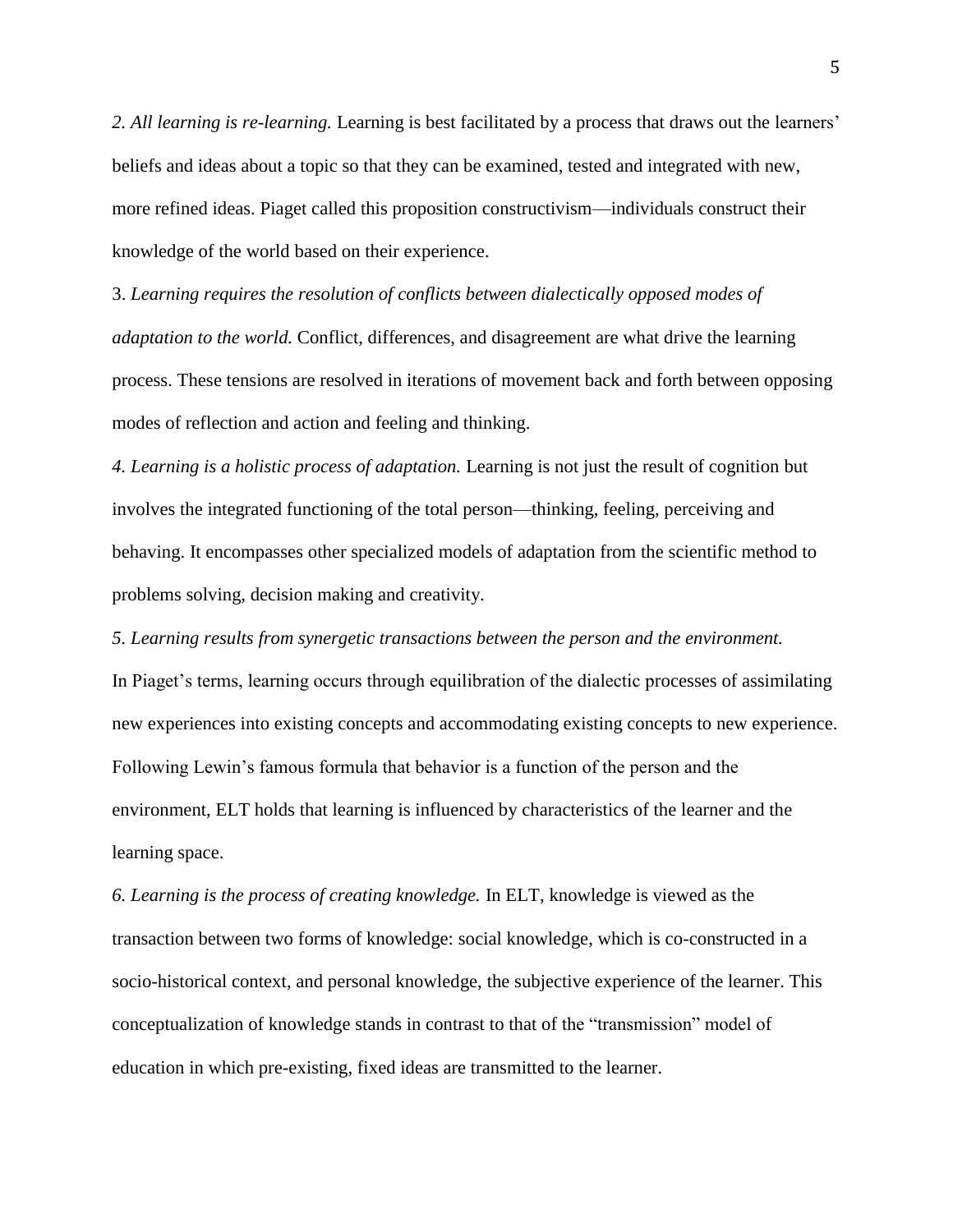#### **The Cycle of Experiential Learning**

ELT defines learning as "the process whereby knowledge is created through the transformation of experience. Knowledge results from the combination of grasping and transforming experience" (Kolb, 1984, p. 41). Grasping experience refers to the process of taking in information, and transforming experience is how individuals interpret and act on that information. The ELT model portrays two dialectically related modes of grasping experience— Concrete Experience (CE) and Abstract Conceptualization (AC) -- and two dialectically related modes of transforming experience—Reflective Observation (RO) and Active Experimentation (AE). Learning arises from the resolution of creative tension among these four learning modes. This process is portrayed as an idealized learning cycle or spiral where the learner "touches all the bases"—experiencing (CE), reflecting (RO), thinking (AC), and acting (AE)—in a recursive process that is sensitive to the learning situation and what is being learned. Immediate or concrete experiences are the basis for observations and reflections. These reflections are assimilated and distilled into abstract concepts from which new implications for action can be drawn. These implications can be actively tested and serve as guides in creating new experiences (Figure 1). Evidence from experiential learning research in international contexts supports the cross-cultural applicability of the model (Kolb & Kolb, 2011b&c; Joy & Kolb, 2009).

----------------------------------------------

Insert Figure 1 about here

#### **Learning Style**

Learning style describes the unique ways individuals spiral through the learning cycle based on their preference for the four different learning modes - CE, RO, AC, & AE. Because of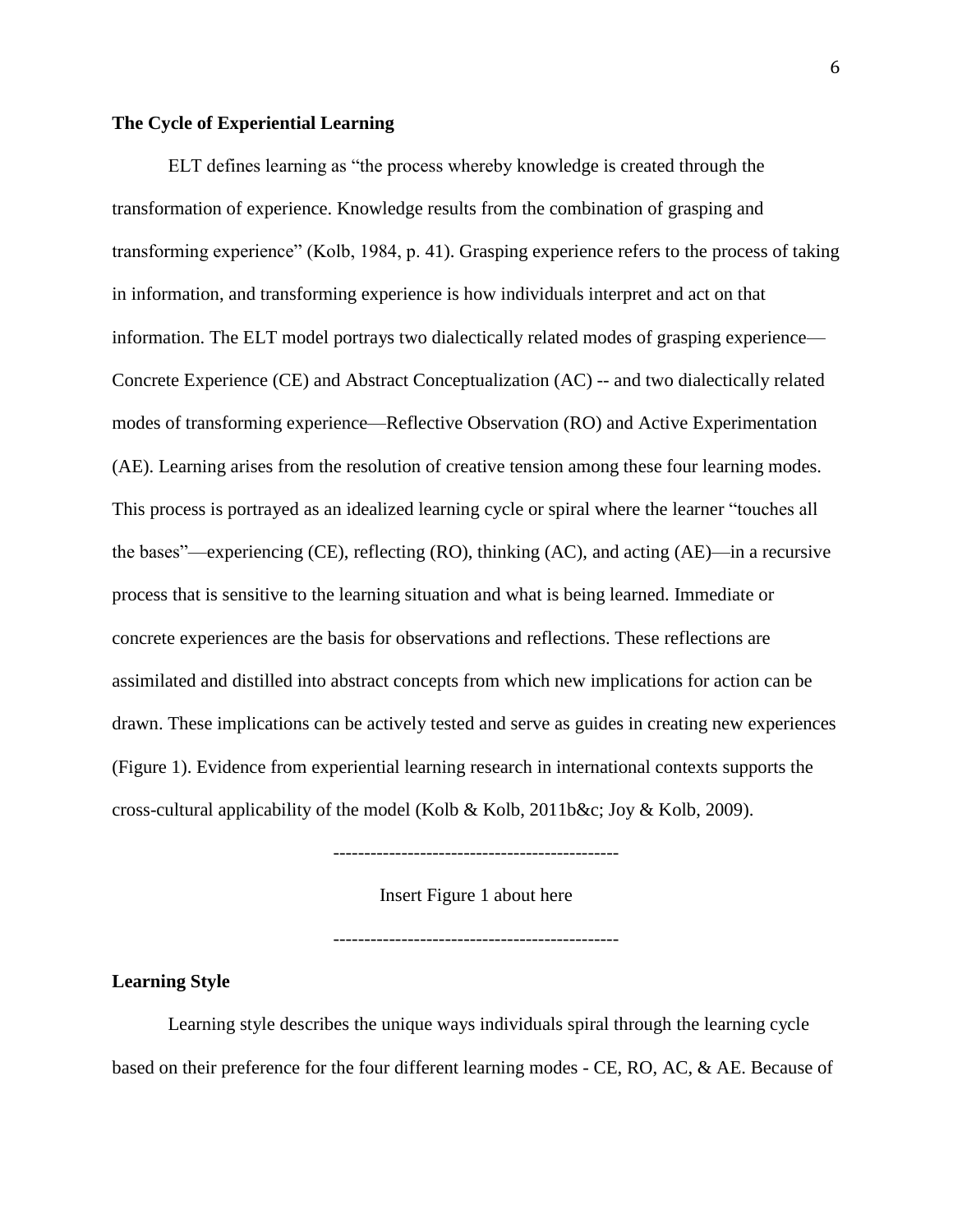one's genetic makeup, particular life experiences, and the demands of the present environment, a preferred way of choosing among these four learning modes is developed. The conflict between being concrete or abstract and between being active or reflective is resolved in patterned, characteristic ways. Previous research has shown that learning styles are influenced by culture, personality type, educational specialization, career choice, and current job role and tasks (Kolb & Kolb, 2005b; Kolb, 1984).

Much of the research on ELT has focused on the concept of learning style using the Kolb Learning Style Inventory (KLSI) to assess individual learning styles (Kolb, 2007). While individuals who took the KLSI show many different patterns of scores; nine consistent styles have been identified based on individuals' relative preferences for the four learning modes (Eickmann, Kolb, & Kolb, 2004; Kolb & Kolb, 2005a&b; Boyatzis & Mainemelis, 2000). Four of these style types emphasize one of the four learning modes—Experiencing (CE), Reflecting (RO), Thinking (AC) and Acting (AE) (Abbey, Hunt & Weiser, 1985; Hunt, 1987). Four others represent style types that emphasize two learning modes, one from the grasping dimension and one from the transforming dimension of the ELT model—Imagining (CE & RO), Analyzing (AC & RO), Deciding (AC &AE) and Initiating (CE &AE). The final style type balances all four modes of the learning cycle—Balancing (CE, RO, AC &AE; Mainemelis, Boyatzis, & Kolb, 2002).

These learning style types can be systematically arranged on a two dimensional learning space defined by Abstract Conceptualization – Concrete Experience and Active Experimentation – Reflective Observation. This space, including a description of the distinguishing characteristics of each style, is depicted in Figure 2.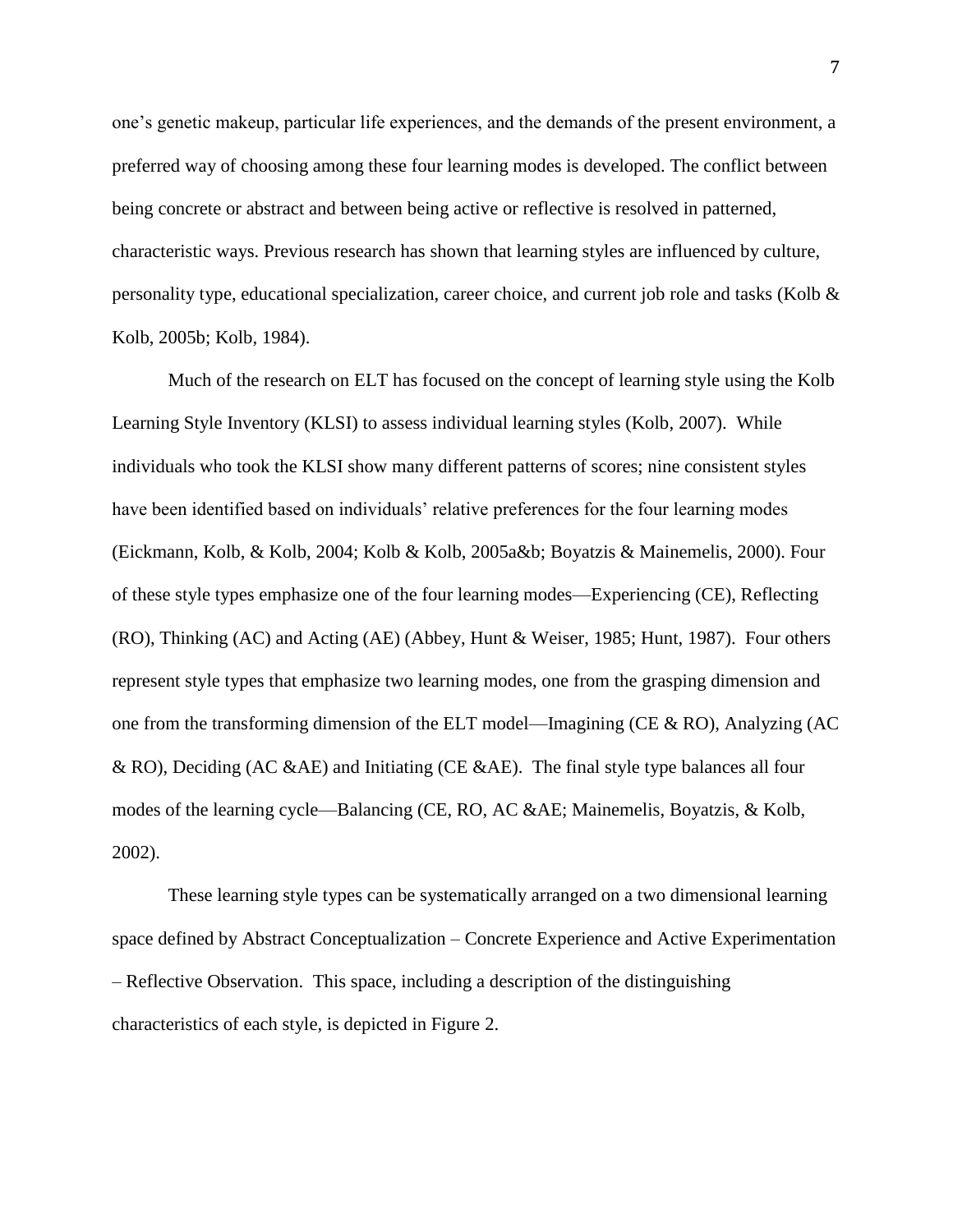Insert Figure 2 about here

----------------------------------------------

----------------------------------------------

ELT argues that learning style is not a fixed psychological trait but a dynamic state resulting from synergistic transactions between the person and the environment. This dynamic state arises from an individual's preferential resolution of the dual dialectics of experiencing/conceptualizing and acting/reflecting. "The stability and endurance of these states in individuals comes not solely from fixed genetic qualities or characteristics of human beings: nor, for that matter, does it come from the stable fixed demands of environmental circumstances. Rather, stable and enduring patterns of human individuality arise from consistent patterns of transaction between the individual and his or her environment…The way we process the possibilities of each new emerging event determines the range of choices and decisions we see. The choices and decisions we make to some extent determine the events we live through, and these events influence our future choices. Thus, people create themselves through the choice of the actual occasions that they live through" (Kolb, 1984, p. 63-64).

#### **Learning Flexibility**

Another important aspect of learning style is learning flexibility, the extent to which an individual adapts his or her learning style to the demands of the learning situation. As we have seen above, learning style is not a fixed personality trait but more like a habit of learning shaped by experience and choices—it can be an automatic, unconscious mode of adapting or it can be consciously modified and changed. The learning style types described above portray how one prefers to learn in general. Many individuals feel that their learning style type accurately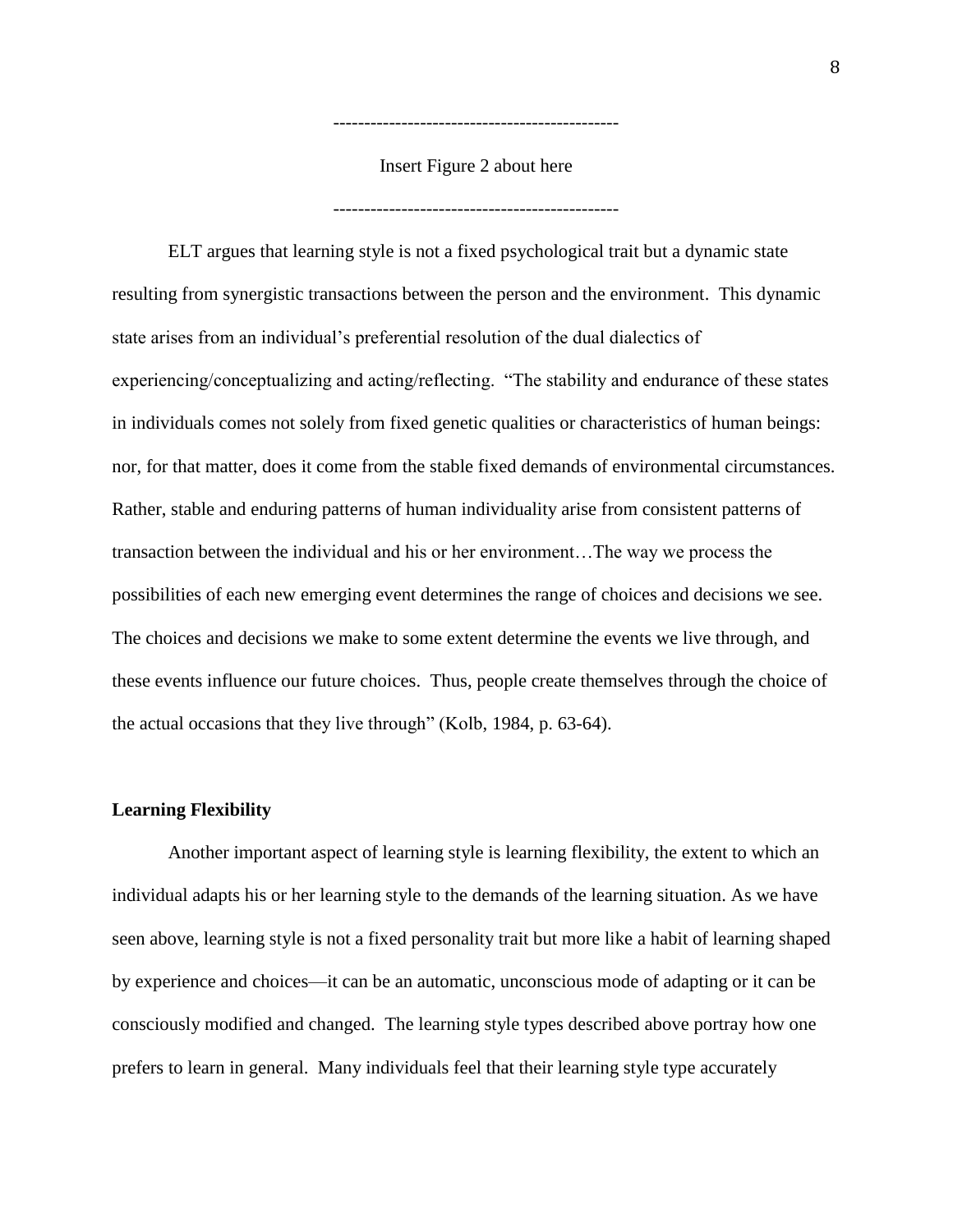describes how they learn most of the time. They are consistent in their approach to learning. Others, however, report that they tend to change their learning approach depending on what they are learning or the situation they are in. They may say, for example, that they use one style in the classroom and another at home with their friends and family. These are flexible learners.

Learning flexibility is the ability to use each of the four learning modes to move freely around the learning cycle and to modify one's approach to learning based on the learning situation. Experiencing, reflecting, thinking and acting each provide valuable perspectives on the learning task in a way that deepens and enriches knowledge. This can be seen as traveling through each of the regions of the learning space in the process of learning. Learning flexibility can help us move in and out of the learning space regions, capitalizing on the strengths of each learning style. Learning flexibility broadens the learning comfort zone and allows us to operate comfortably and effectively in more regions of the learning space, promoting deep learning and development.

The flexibility to move from one learning mode to another in the learning cycle is important for effective learning. Research on flexibility using the Adaptive Style Inventory (ASI; Boyatzis  $&$  Kolb, 1993) found that individuals who balance the dialectics of actionreflection and concrete-abstract have greater adaptive flexibility in their learning (Mainemelis, Boyatzis, & Kolb, 2002). Individuals with high adaptive flexibility are more self-directed, have richer life structures, and experience less conflict in their lives (Kolb, 1984).

#### **Learning Space**

If learning is to occur, it requires a space for it to take place. The great potential of study abroad learning experiences is that they offer a rich variety and depth of learning spaces. While,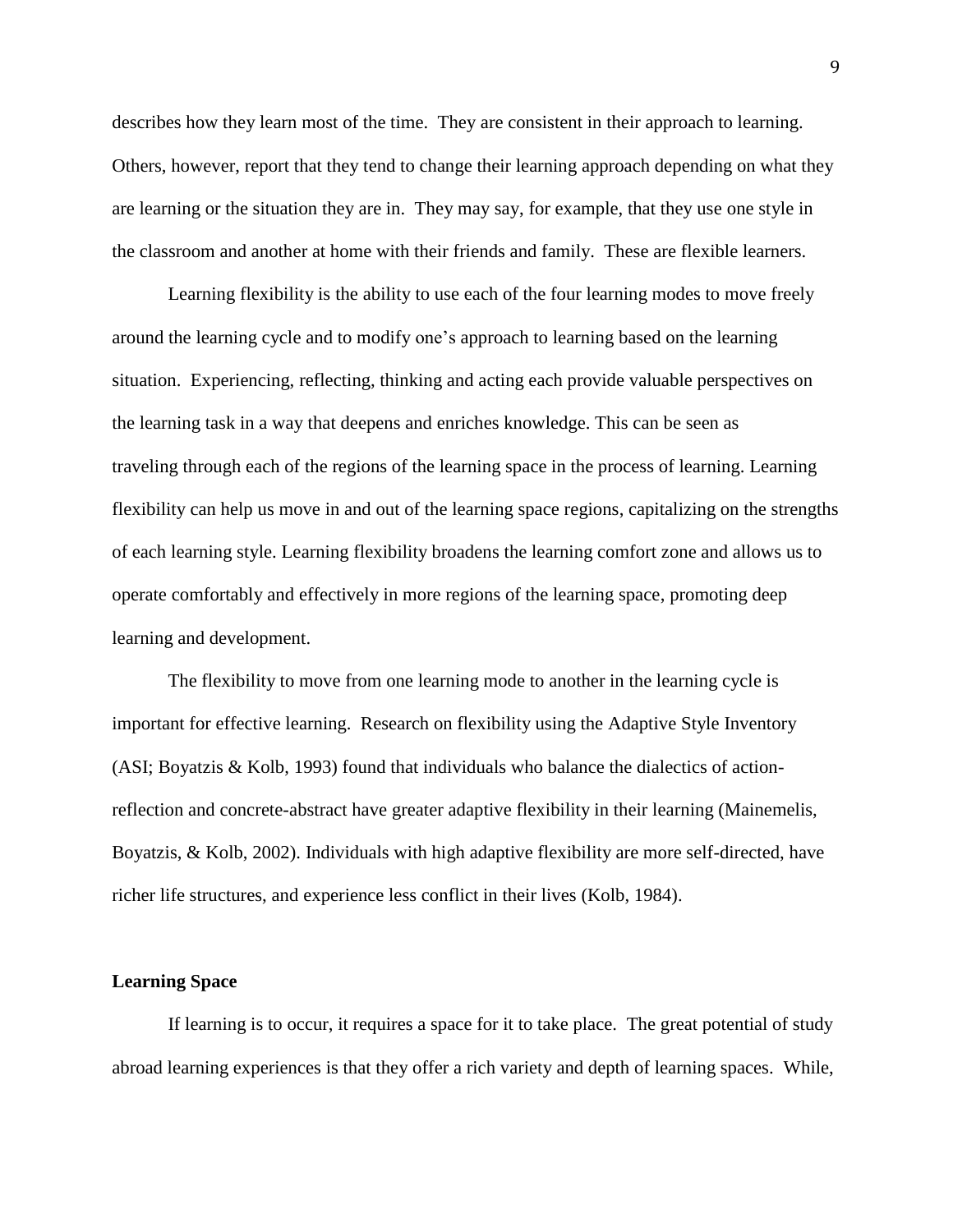for most, it first conjures up the image of the physical classroom environment; the concept of learning space is much broader and multi-dimensional. Dimensions of learning space include physical, cultural, institutional, social and psychological aspects. In ELT these dimensions of learning space all come together in the experience of the learner. This concept of learning space builds on Kurt Lewin's field theory and his concept of life space (1951). For Lewin, person and environment are interdependent variables where behavior is a function of person and environment and the life space is the total psychological environment, which the person experiences subjectively. To take time as an example, in many organizations today employees are so busy doing their work that they feel that there is no time to learn how to do things better. This feeling is shaped by the objective conditions of a hectic work schedule and also the expectation that time spent reflecting will not be rewarded. Teachers objectively create learning spaces by the information and activities they offer in their course; but this space is also interpreted in the students' subjective experience through the lens of their learning style.

Since a learning space is in the end what the learner experiences it to be, it is the psychological and social dimensions of learning spaces have the most influence on learning. From this perspective learning spaces can be viewed as aggregates of human characteristics. "Environments are transmitted through people and the dominant features of a particular environment are partially a function of the individuals who inhabit it" (Strange & Banning, 2001)*.* Using the "human aggregate" approach, the experiential learning space is defined by the attracting and repelling forces (positive and negative valences) of the poles of the dual dialectics of action/reflection and experiencing/conceptualizing, creating a two dimensional map of the regions of the learning space like that shown in Figure 2. An individual's learning style positions him/her in one of these regions depending on the equilibrium of forces among action,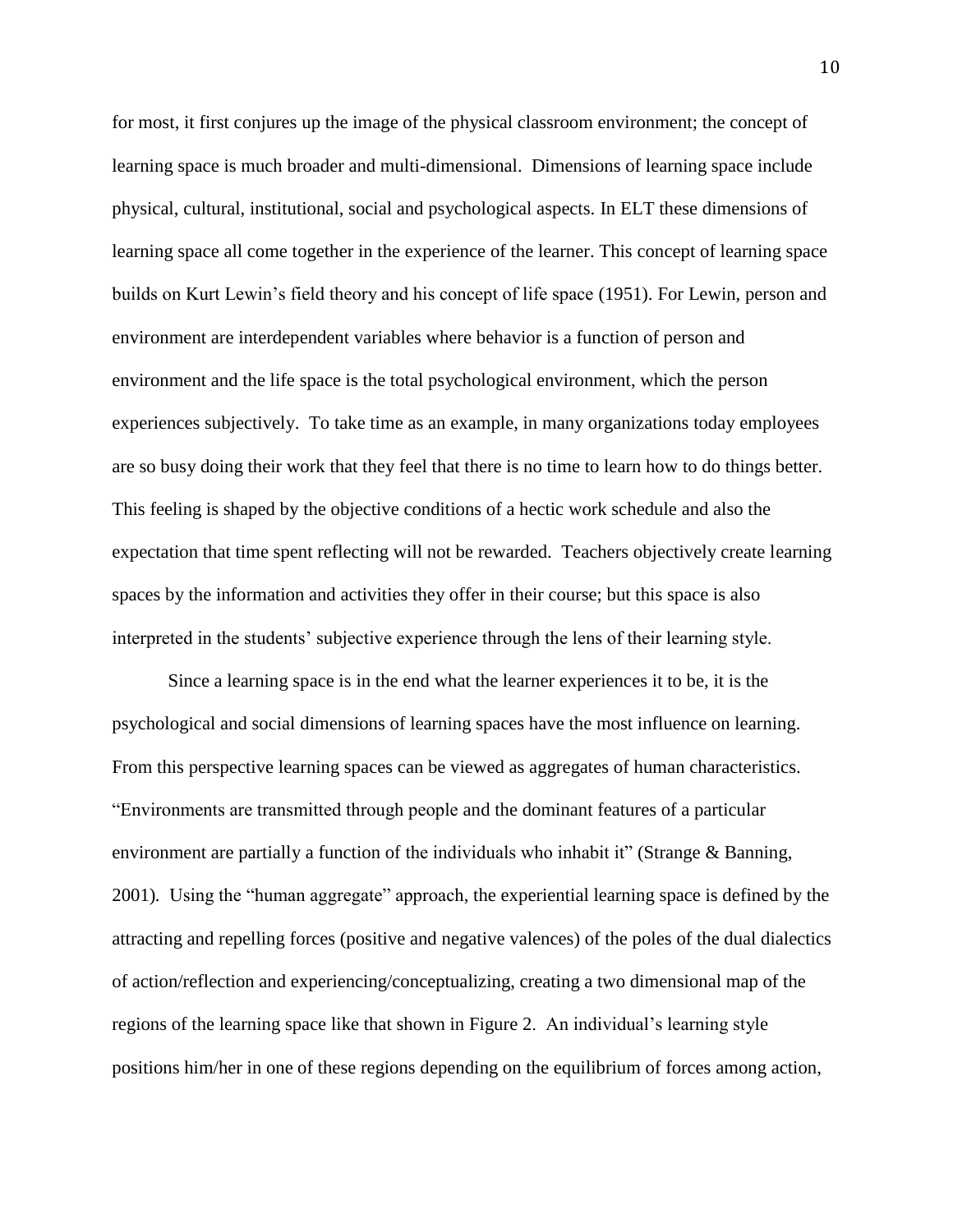reflection, experiencing and conceptualizing. As with the concept of life space, this position is determined by a combination of individual disposition and characteristics of the learning environment.

The KLSI measures an individual's preference for a particular region of the learning space, their home region so to speak. The regions of the ELT learning space offer a typology of the different types of learning based on the extent to which they require action vs. reflection, experiencing vs. thinking thereby emphasizing some stages of the learning cycle over others. A number of studies of learning spaces in higher education have been conducted using the human aggregate approach by showing the percentage of students whose learning style places them in the different learning space regions (Kolb & Kolb, 2005a; Eickmann, Kolb & Kolb, 2004). Figure 3, for example, shows the ELT learning space of the MBA program in a major management school. In this particular case, students are predominately concentrated in the abstract and active regions of the learning space, as are the faculty. This creates a learning space that tends to emphasize the quantitative and technical aspects of management over the human and relationship factors.

----------------------------------------------

Insert Figure 3 about here

----------------------------------------------

The ELT learning space concept emphasizes that learning is not one universal process but a map of learning territories, a frame of reference within which many different ways of learning can flourish and interrelate. It is a holistic framework that orients the many different ways of learning to one another. The process of experiential learning can be viewed as a process of locomotion through the learning regions that is influenced by a person's position in the learning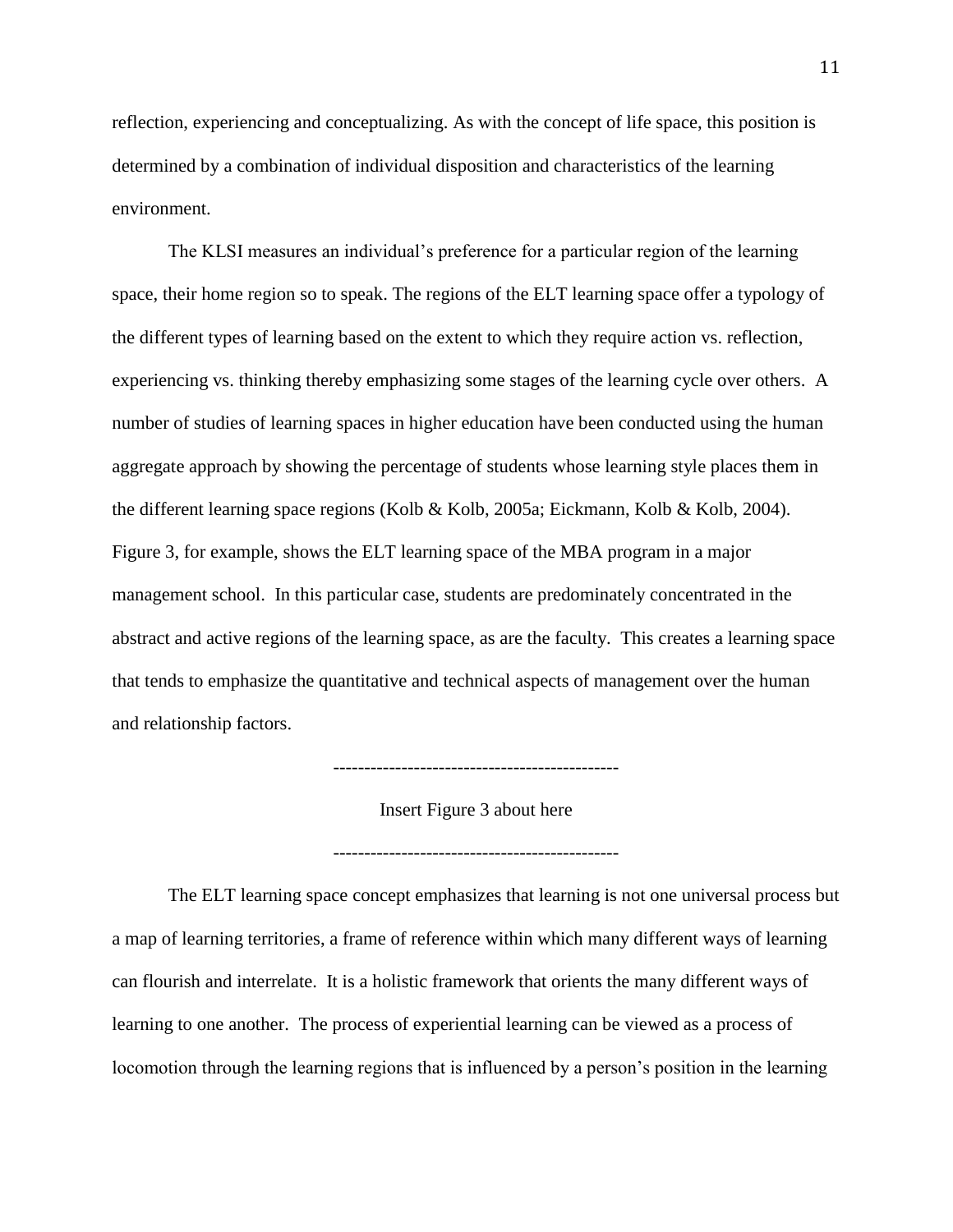space. One's position in the learning space defines their experience and thus defines their "reality". In our recent research we have focused on the characteristics of learning spaces that maximize learning and development and have developed principles for creating them (Kolb  $\&$ Kolb, 2005a). For a learner to engage fully in the learning cycle, a space must be provided to engage in the four modes of the cycle—feeling, reflection, thinking, and action. It needs to be a hospitable, welcoming space that is characterized by respect for all. It needs to be safe and supportive, but also challenging. It must allow learners to be in charge of their own learning and allow time for the repetitive practice that develops expertise.

#### **The Spiral of Learning and Adult Development**

In ELT, adult development occurs through learning from experience. This is based on the idea that the experiential learning cycle is actually a learning *spiral*. When a concrete experience is enriched by reflection, given meaning by thinking and transformed by action, the new experience created becomes richer, broader and deeper. Further iterations of the cycle continue the exploration and transfer to experiences in other contexts. In this process learning is integrated with other knowledge and generalized to other contexts leading to higher levels of adult development.

Zull (2002) explained a link between ELT and neuroscience research, suggesting that the spiraling process of experiential learning is related to the process of brain functioning: "…concrete experiences come through the sensory cortex, reflective observation involves the integrative cortex at the back, creating new abstract concepts occurs in the frontal integrative cortex, and active testing involves the motor brain. In other words, the learning cycle arises from the structure of the brain" (p. 18). Humberto Maturana (1970) also arrived at the concept of a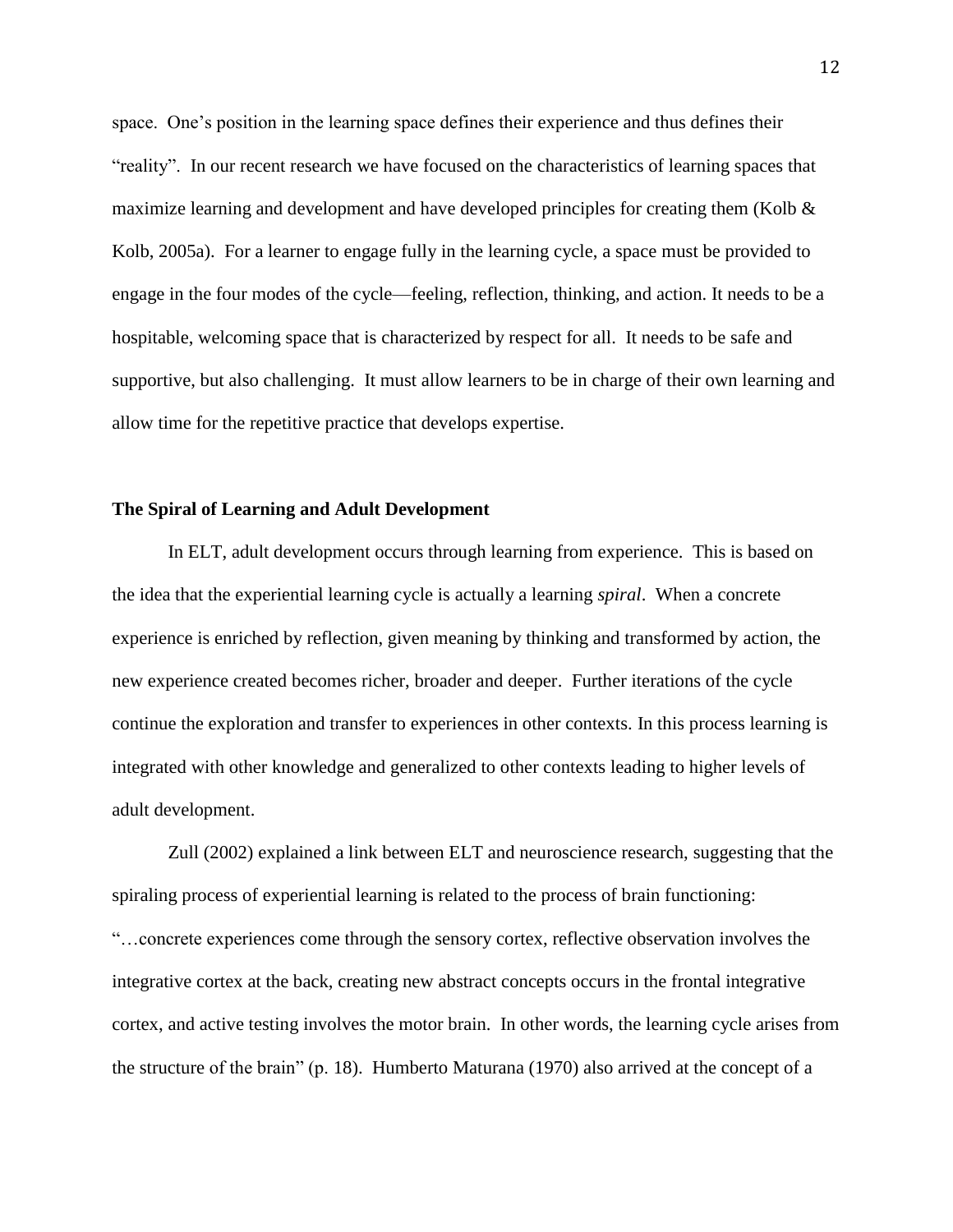spiral when he searched for the pattern of organization that characterizes all living systems. He concluded that all living systems are organized in a closed circular process that allows for evolutionary change in a way that circularity is maintained. He called this process *autopoeisis,* which means "self-making," emphasizing the self-referential and self-organizing nature of life. Applying the autopoeisis to cognition, he argued that the process of knowing was identical to autopoeisis, the spiraling process of life (Maturana & Varela, 1980).

Progress toward development is seen as increases in the complexity and sophistication of the dimensions associated with the four modes of the learning cycle—affective, perceptual, symbolic and behavioral complexity - and the integration of these modes in a flexible full cycle of learning. The concept of *deep learning* describes the developmental process of learning that fully integrates the four modes of the experiential learning cycle—experiencing, reflecting, thinking and acting (Jensen & Kolb, 1994; Border, 2007). Deep learning refers to the kind of learning that leads to development in the ELT model. The ELT developmental model (Kolb, 1984) follows Jung's theory that adult development moves from a specialized way of adapting toward a holistic integrated stage that he calls individuation. The model defines three stages: (1) *acquisition,* from birth to adolescence where basic abilities and cognitive structures develop; (2) *specialization,* from formal schooling through the early work and personal experiences of adulthood where social, educational, and organizational socialization forces shape the development of a particular, specialized learning style; and (3) *integration* in mid-career and later life where non-dominant modes of learning are expressed in work and personal life.

Development through these stages is characterized by increased integration of the dialectic conflicts between the four primary learning modes (AC-CE and AE-RO) and by increasing complexity and relativism in adapting to the world. Each of the learning modes is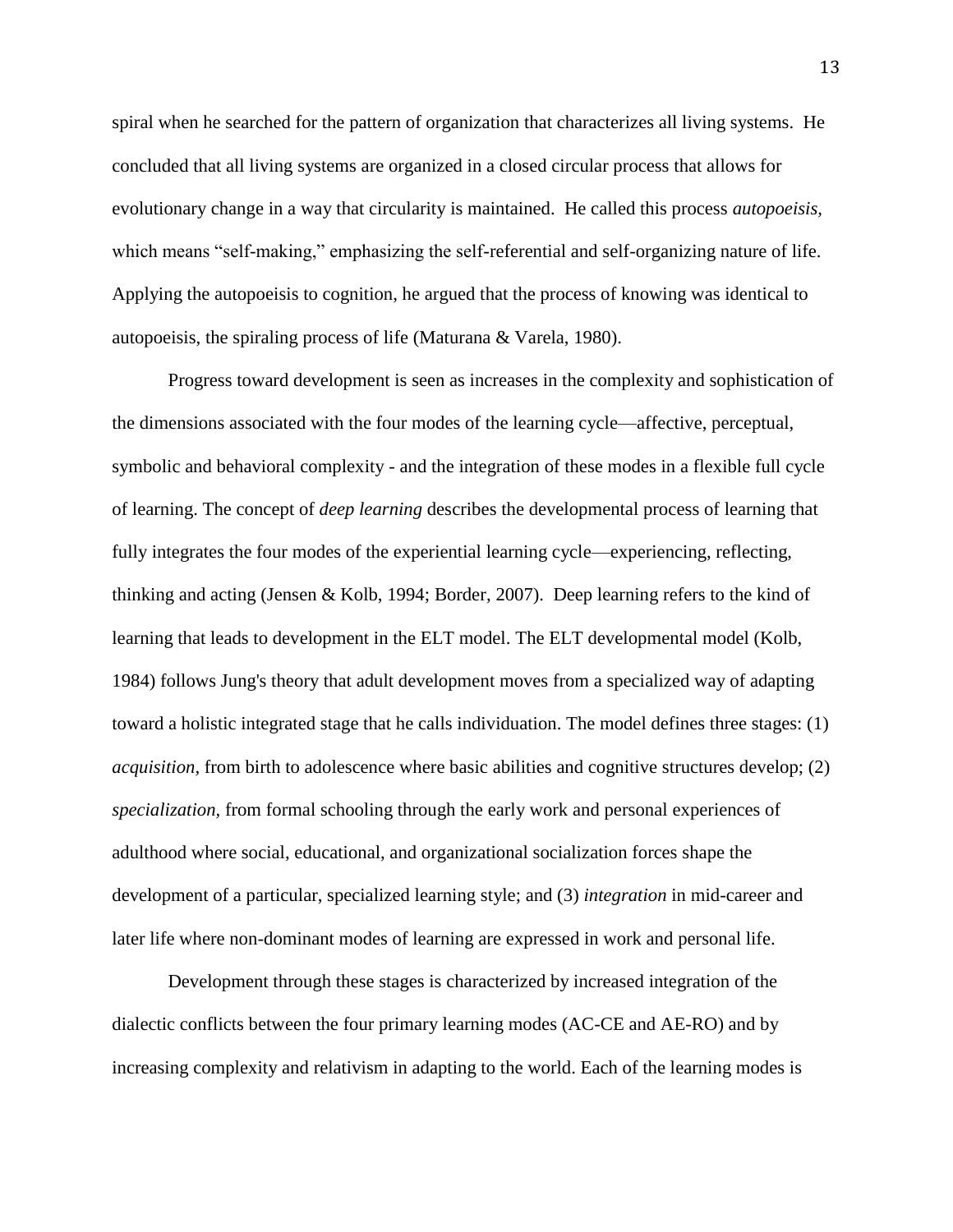associated with a form of complexity that is used in conscious experience to transform sensory data into knowledge such that development of CE increases affective complexity, of RO increases perceptual complexity, of AC increases symbolic complexity, and of AE increases behavioral complexity (Figure 4). These learning modes and complexities create a multidimensional developmental process that is guided by an individual's particular learning style and life path.

> ---------------------------------------------- Insert Figure 4 about here ----------------------------------------------

Students have the opportunity to build these complexities abroad, and may benefit from an educator's skilled guidance. Affective complexity arises from increasingly meaningful interactions with diverse people, especially when students are attuned to how they feel in the context of these relationships. Increases in openness to experience, sensitivity to beauty and aesthetics, bodily awareness, and the ability to be fully present in the moment also contribute the development of affective complexity. Students develop perceptual complexity as they learn to notice detail, attend to multiple stimuli, and to embrace a multiplicity of viewpoints. The ability to locate one's self amongst an array of external data also contributes to perceptual complexity. The classic indication of advances in symbolic complexity is the mastery of a new language. However, symbolic complexity can also be developed as students organize their experience in to pre-existing knowledge structures and begin to engage in systems-thinking, understanding interconnections between stimuli, analysis, and model-building. Finally, development of behavioral complexity occurs as students experiment with new, culturally relevant practices. Greater behavioral complexity is associated with increased flexibility in executing actions that match demands of the environment.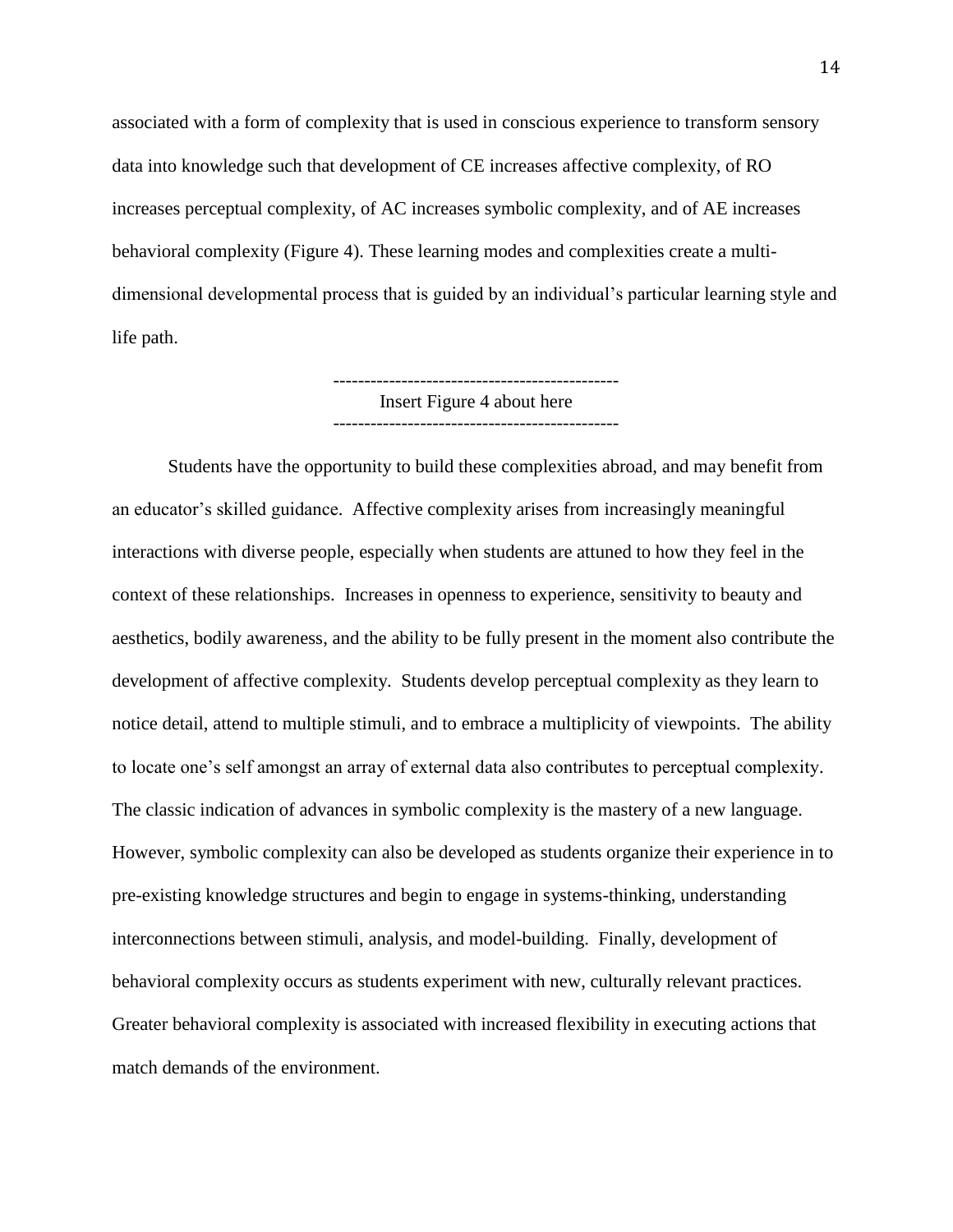#### **Using Experiential Learning in the Design and Conduct**

#### **of Education Abroad Programs**

Since their emergence in the early 1970's, the principles and concepts of experiential learning outlined above have been used to create curricula and conduct educational courses and programs in K-12 education (McCarthy, 1987), undergraduate education (Mentkowski, 2000), and professional education (Reese, 1998; Boyatzis, Cowan, & Kolb, 1995). Experiential learning approaches have been implemented in virtually every discipline from accounting to zoology (Kolb & Kolb, 2006). Many of the non-traditional educational innovations that have flowered during this period have used experiential learning as their "educational platform" college programs for adult learners, service learning, prior learning assessment, and outdoor adventure education. Similarly, experiential learning principles and concepts provide theoretical grounding to the practice of education abroad. In the following section, we offer some considerations for adopting experiential learning as an educational approach and crafting experiences that promote student ownership of the learning process abroad.

#### **Becoming an Experiential Educator**

To apply principles and practices of ELT is to become and experiential educator. For many this requires a reexamination of one's teaching philosophy and teaching practices. Those who think of experiential learning as techniques and games miss the deeper message that the foundational scholars of experiential learning were trying to convey. The practices of experiential learning are most effective when they are expressions of this fundamental philosophy captured in the following four propositions.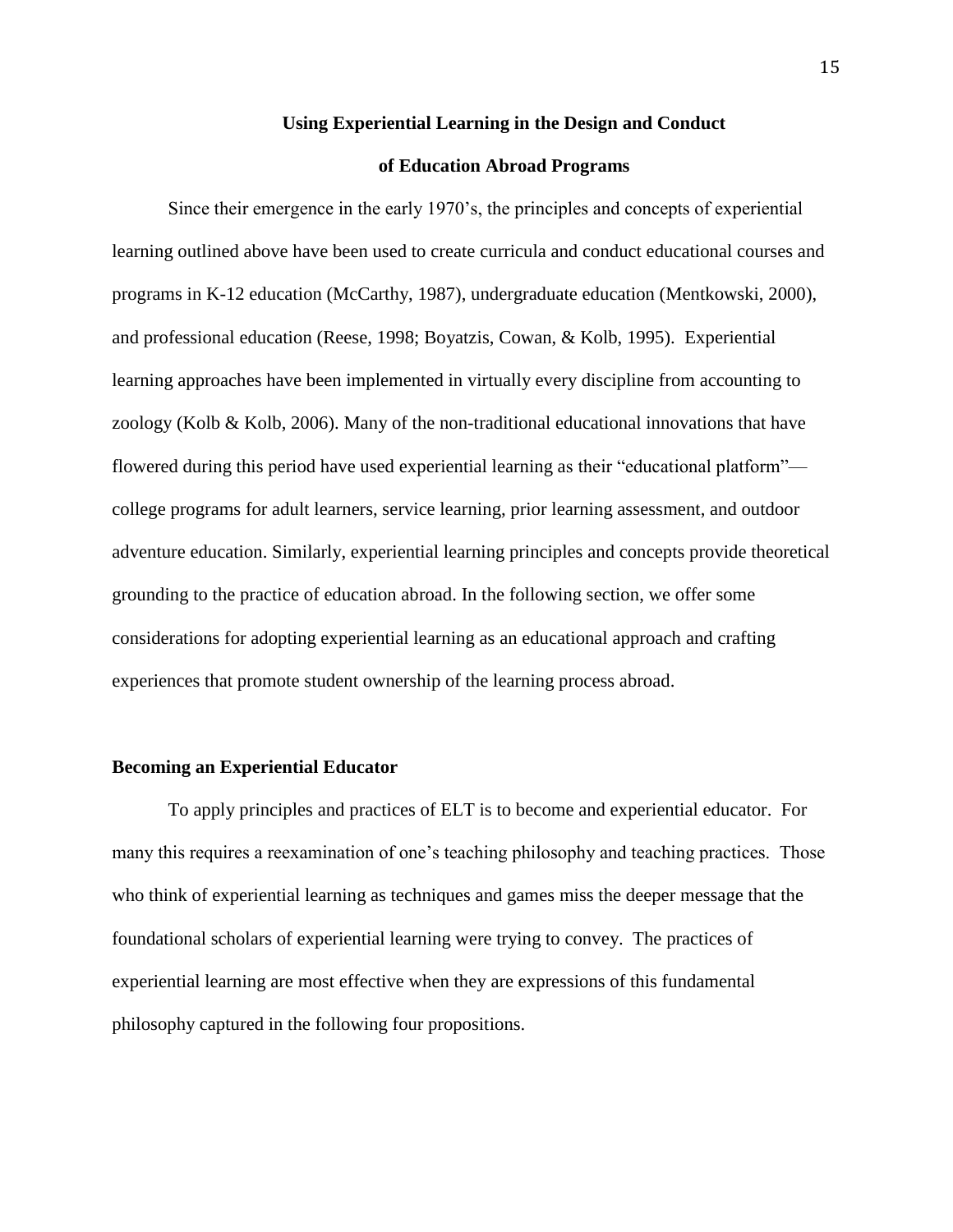- Educating is a relationship. In the midst of the multitude of educational theories, learning technologies, and institutional procedures and constraints, it is easy to lose sight of the most important thing—teaching is above all a profound human relationship. We can all think of teachers who have had a major impact on our lives and in most cases this involved a special relationship where we felt recognized, valued, and empowered by the teacher. Parker Palmer (1997) described the courage necessary for a teacher to fully enter into learning relationships with students as a willingness to expose one's inner world; to honor students as complex, relational beings; and to masterfully weave these worlds together with the course content.
- Educating is holistic. It is about educating the whole person. Educating the whole person means that the goal of education is not solely cognitive knowledge of the facts, but also includes development of social and emotional maturity. In ELT terms it is about facilitating integrated development in affective, perceptual, cognitive and behavioral realms. Rather than acquiring generalized knowledge stripped of any context, learning is situated to the person's life setting and life path (Lave & Wenger, 1991). John Dewey (1897) put it well "I believe that education which does not occur through forms of life that are worth living for their own sake is always a poor substitute for genuine reality and tends to cramp and to deaden."
- Educating is learning-oriented. The crisis in American education has led to an excessive emphasis on performance and learning outcomes often resulting in rote memorization and "teaching to the test" while ignoring broader developmental activities such as music and the arts. This is in strong contrast to the experiential learning view stated at the outset of this chapter that it is the *process* of learning that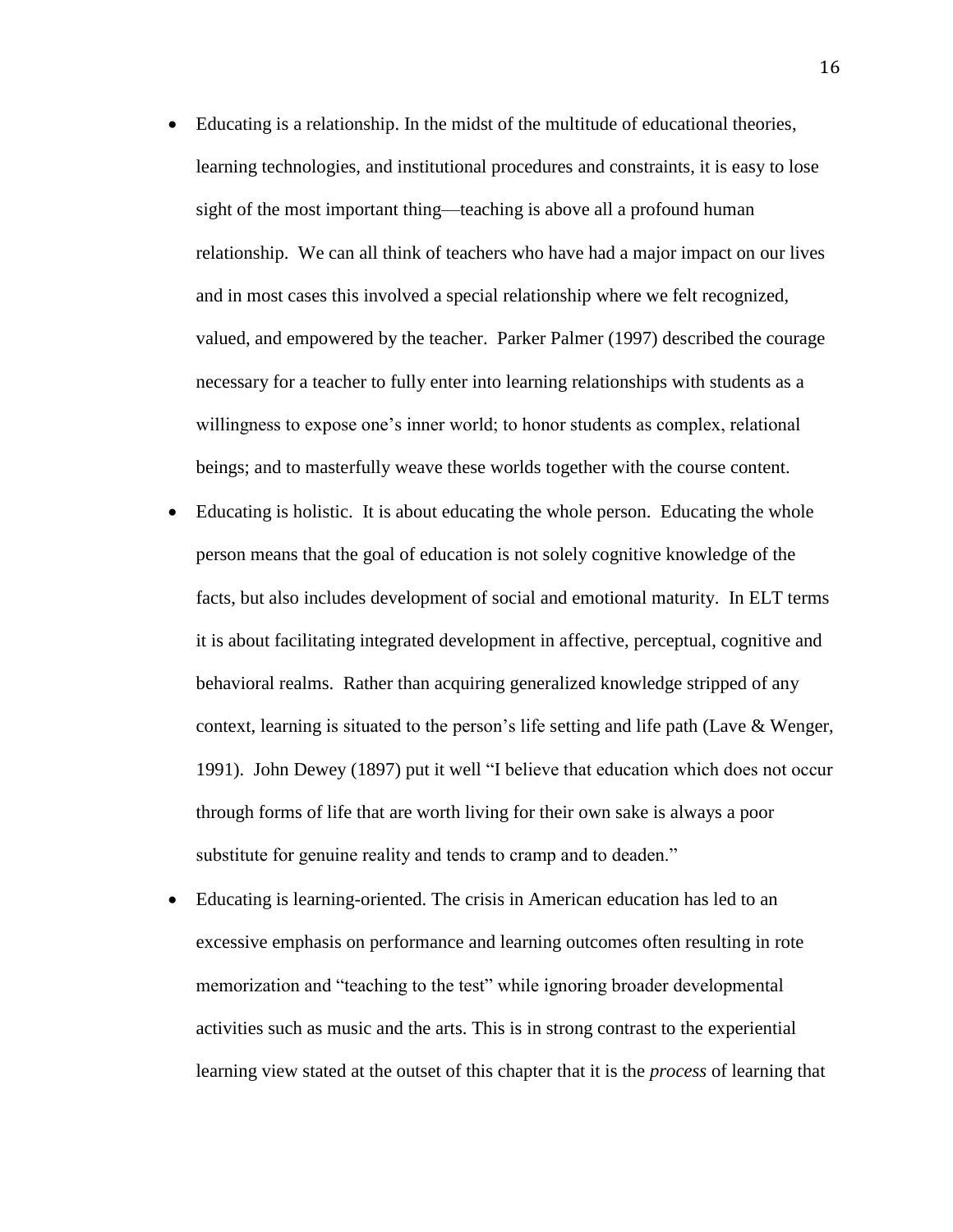should be the primary focus. Education should focus on how students are arriving at answers by focusing on fundamental concepts, the process of inquiry, critical thinking and choiceful creation of values.

 Educating is learner centered. ELT scholars put forward a constructivist view of knowledge and learning that emphasizes the importance of organizing the educational process around the experience of learners. This entails meeting them "where they are" in their understanding and building their confidence and competence to the point where they become independent, self directed learners.

#### **The Teacher's Role in Experiential Learning**

Adopting an experiential approach to teaching at first can be challenging and a bit unsettling. About this, one teacher said, "Actually, teaching was easier before I learned about experiential learning. My main focus was to collect and organize my course material and present it clearly. I had never thought much about how the students were reacting and their thoughts about the material." Another said, "In the beginning I had a lot of concerns about losing control. Using experiential exercises brings up surprising stuff and makes me have to think and react on my feet." Ultimately, however, the experiential approach becomes far more enriching and rewarding. An experienced teacher reported, "I was beginning to get really bored presenting the same material year after year. Experiential learning has opened up conversations with the students about their experience and ideas and now I am actually learning new things along with them."

Teaching around the learning cycle and to different learning styles introduces the need for adjustments in the role one takes with learners. The Teaching Role Profile (Kolb & Kolb,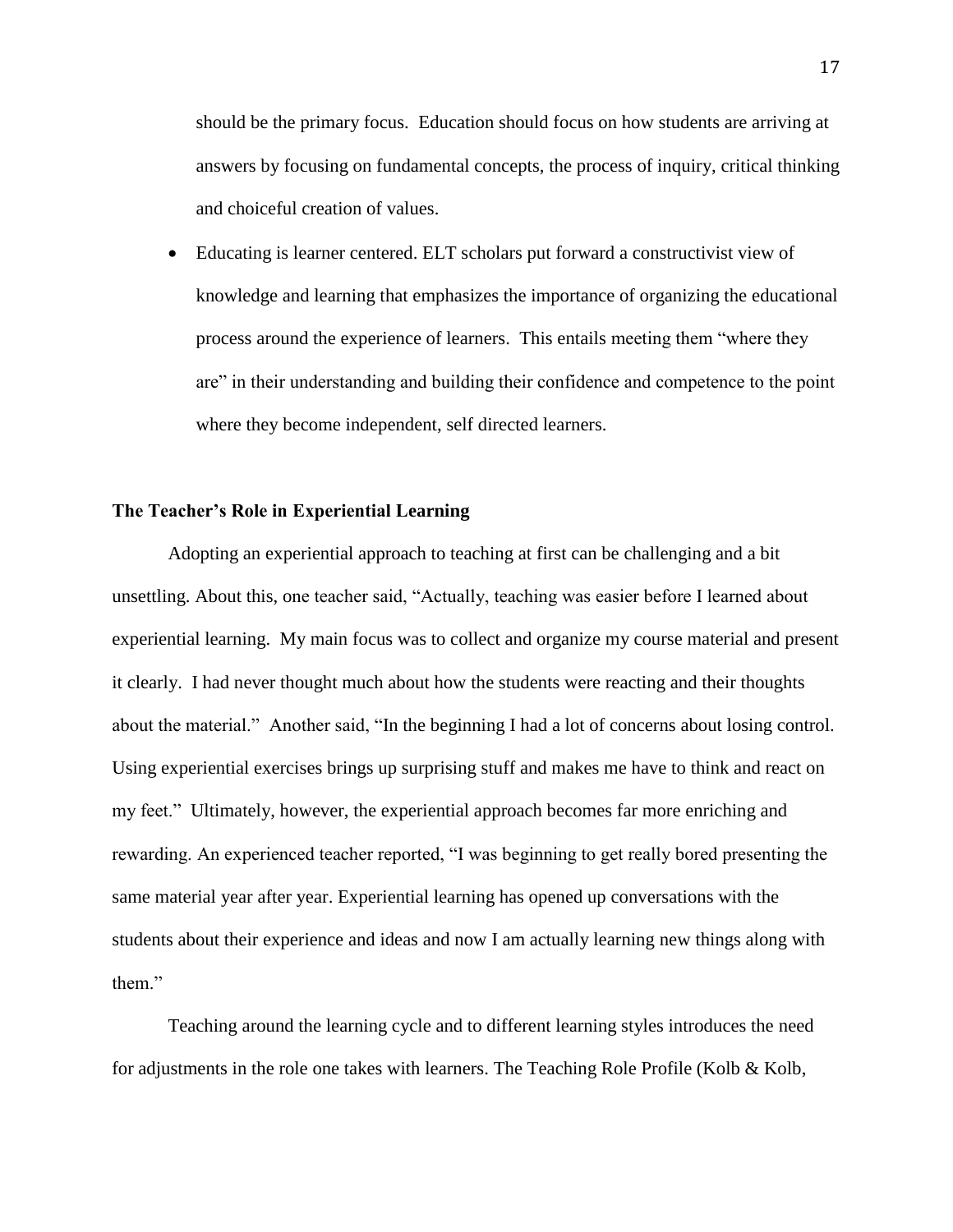2011) was created to help educators understand their preferred teaching role and plan for how they can adapt to teaching around the learning cycle. The self-report instrument is based on the assumption that preferences for teaching roles emerge from a combination of beliefs about teaching and learning, goals for the educational process, preferred teaching style, and instructional practices (see Table 1). Although referred to as "teaching" roles, this model is not limited to individuals in a social position of teacher or professor. This framework can be extended to individuals in educational systems who have teaching roles as advisors, administrators, student affairs professionals, peers, tour guides, and or homestay parents.

--------------------------------------------

Insert Table 1 about here

--------------------------------------------

A teaching role is a patterned set of behaviors that emerge in response to the learning environment, including students and the learning task demands. Each teaching role engages students to learn in a unique manner, using one mode of grasping experience and one mode of transforming experience. In the facilitator role, educators draw on the modes of concrete experience and reflective observation to help learners get in touch with their own experience and reflect on it. Subject matter experts, using the modes of reflective observation and abstract conceptualization, help learners organize and connect their reflection to the knowledge base of the subject matter. They may provide models or theories for learners to use in subsequent analysis. The standard setting and evaluating role uses abstract conceptualization and active experimentation to help students apply knowledge toward performance goals. In this role, educators closely monitor the quality of student performance toward the standards they set, and provide consistent feedback. Finally, those in the coaching role draw on concrete experience and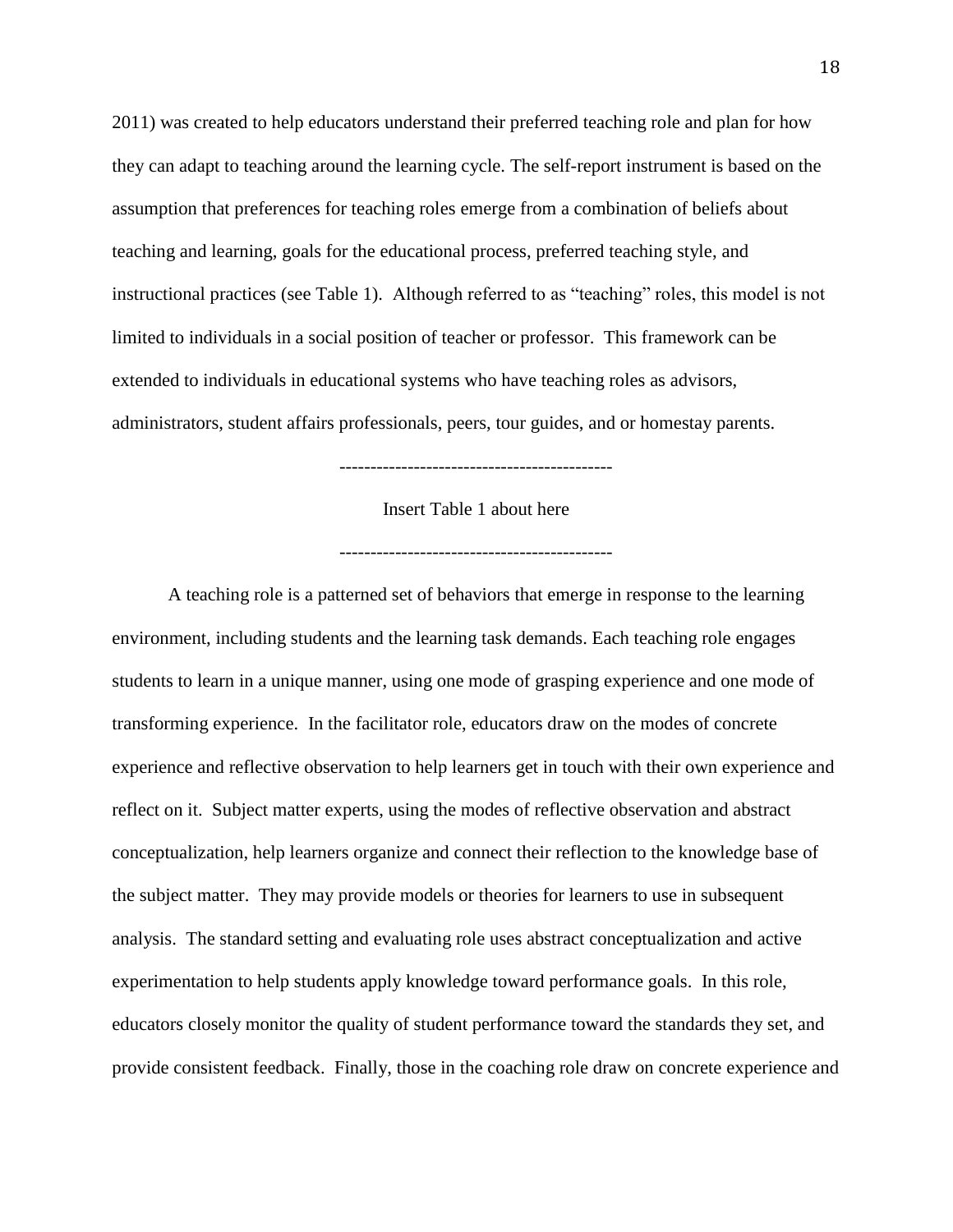active experimentation to help learners take action on personally meaningful goals. These roles can also be organized by their relative focus on the student versus the subject and action versus knowledge as illustrated in Figure 5.

----------------------------------------------

Insert Figure 5 about here

----------------------------------------------

Highly effective educators do not rely solely on one role. Rather, they organize their educational activities in such a manner that they address all four learning modes—experiencing, reflecting, thinking, and acting. As they do this, they lead learners around the cycle; shifting the role they play depending on which stage of the cycle they are addressing. In effect, the role they adopt helps to create a learning space designed to facilitate the transition from one learning mode to the other as was shown in Figure 1. Often this is done in a recursive fashion, repeating the cycle many times in a learning program. The cycle then becomes a spiral with each passage through the cycle deepening and extending learners' understanding of the subject.

Hunt (1987) suggested that a learning spiral is shared between individuals in human interaction. People relate to one another in a pattern of alternating 'reading' and 'flexing' that mirrors the experiential learning process. When one person is *reading* – receiving feedback (CE) and formulating perceptions (RO) – the other person is *flexing* – creating intentions based on those perceptions (AC) and acting on them (AE). As the exchange continues, both parties alternate between reading and flexing. Based on the actions they take, educators can activate different learning modes in students based on their patterns of reading and flexing (Abbey, Hunt, & Weiser, 1985).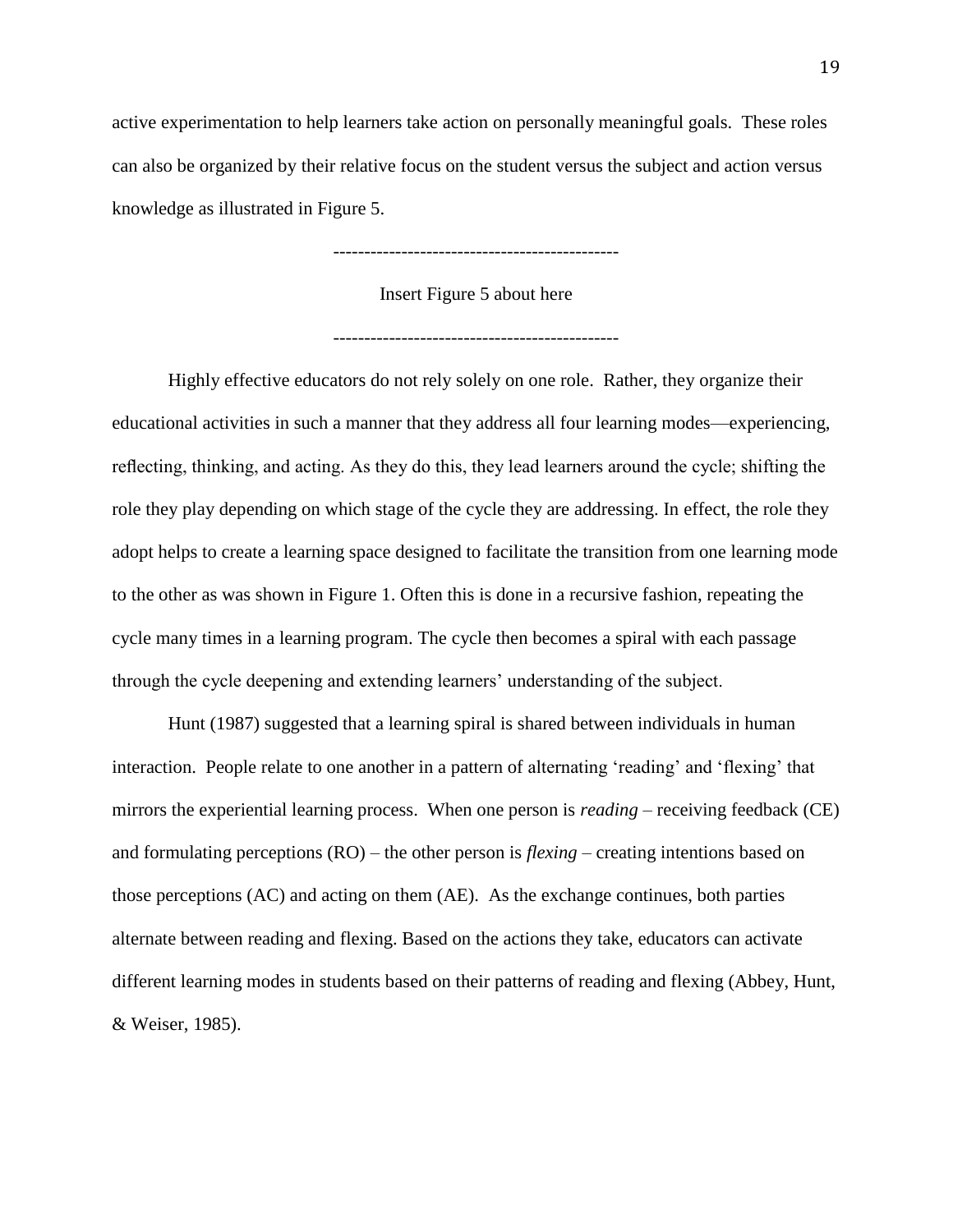Selecting the appropriate role to enact at the appropriate time is an art. Educators must consider multiple factors in the moment-to-moment choices they make about how to respond to students. Educators must balance the learning mode they intend to elicit with signals students send about how they expect the educator to behave (Kahn, Wolfe, Quinn, & Snock, 1964; Gaff & Gaff, 1981). Selection of a teaching role is also impacted by role-specific identity - one's selfknowledge specific to certain educational settings - such that educators have a tendency to assume roles that align with their preferred teaching role and learning style (Nicoll-Senft & Seider, 2010). Finally, aspects of the learning space also influence teaching role selection, particularly physical configurations, temporal constraints, and instructional norms associated with various disciplines.

As mentioned above, educators can gain flexibility in enacting the four teaching roles. Just as students can gain proficiency in integrating multiple learning modes, educators can gain flexibility in shifting fluidly among the four teaching roles. First, narrowly defined assumptions about teaching and learning tend to result in an imbalance in teaching role enactment. Challenging one's current beliefs about the purpose and process of education could lead to an expanded philosophy that naturally encapsulates more teaching roles. This also applies to students who have their own beliefs about education. The extent to which students are encouraged to understand the learning process and their own learning styles and teaching role preferences will determine the possible range of effective teaching roles.

Second, empathy is important for responding appropriately to the role requirements of a learning situation (Mead, 1934). Empathy is the ability to sense others' feelings and perspectives, and take an active interest in their concerns (Boyatzis, 2009). In an educational context, this begins with understanding the class composition – age, gender and learning styles;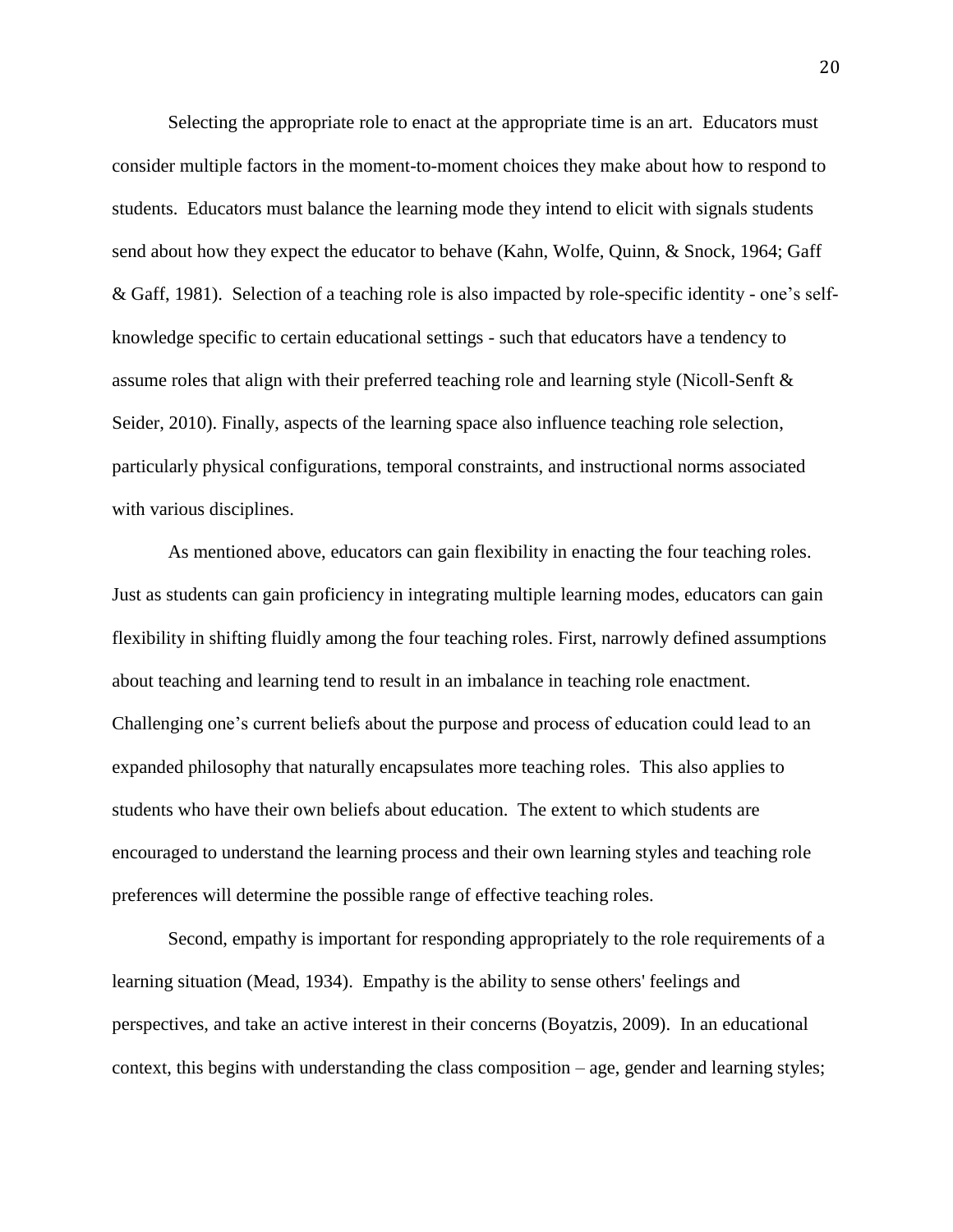selected major/minor or concentration; previous exposure to course content; students' previous work experiences; future career goals; and any other variable that might affect academic performance. Empathic responses are even more likely when the teacher gets to know each student as an individual. Information available through these interpersonal relationships allows the teacher to adapt their teaching role to the developmental needs of the students, as well as monitor optimal levels of challenge and support (Sanford, 1968).

Third, educators can use mechanisms to facilitate smooth transitions between teaching roles. The first mechanism is to explain the experiential learning cycle and four teaching roles up front so students understand how to respond when they perceive changes in a teacher's behavior toward them. Another mechanism is to establish predictable patterns of role shifting. This can be accomplished by displaying an agenda for each class so that students can follow along and anticipate role shifts. Class routines also assist with establishing predictability. For example, opening each class with a guided writing exercise or quiz helps students assume the appropriate learning mode. A final mechanism deals with utilizing changes in physical location. Physical movement between different spaces, such as large group instruction and small group breakouts or the classroom and the field, often cues a change in learning mode and facilitates smooth teaching role transitions.

Fourth, team teaching is a method to achieve enactment of all four teaching roles. Team teaching must go beyond simply taking turns leading class (such that each faculty member is present for one class per week rather than two). Teaching teammates should work closely together using complimentary strengths to perform all of the educator roles. This allows all roles to be present in the learning system. It also provides role modeling for teachers to learn from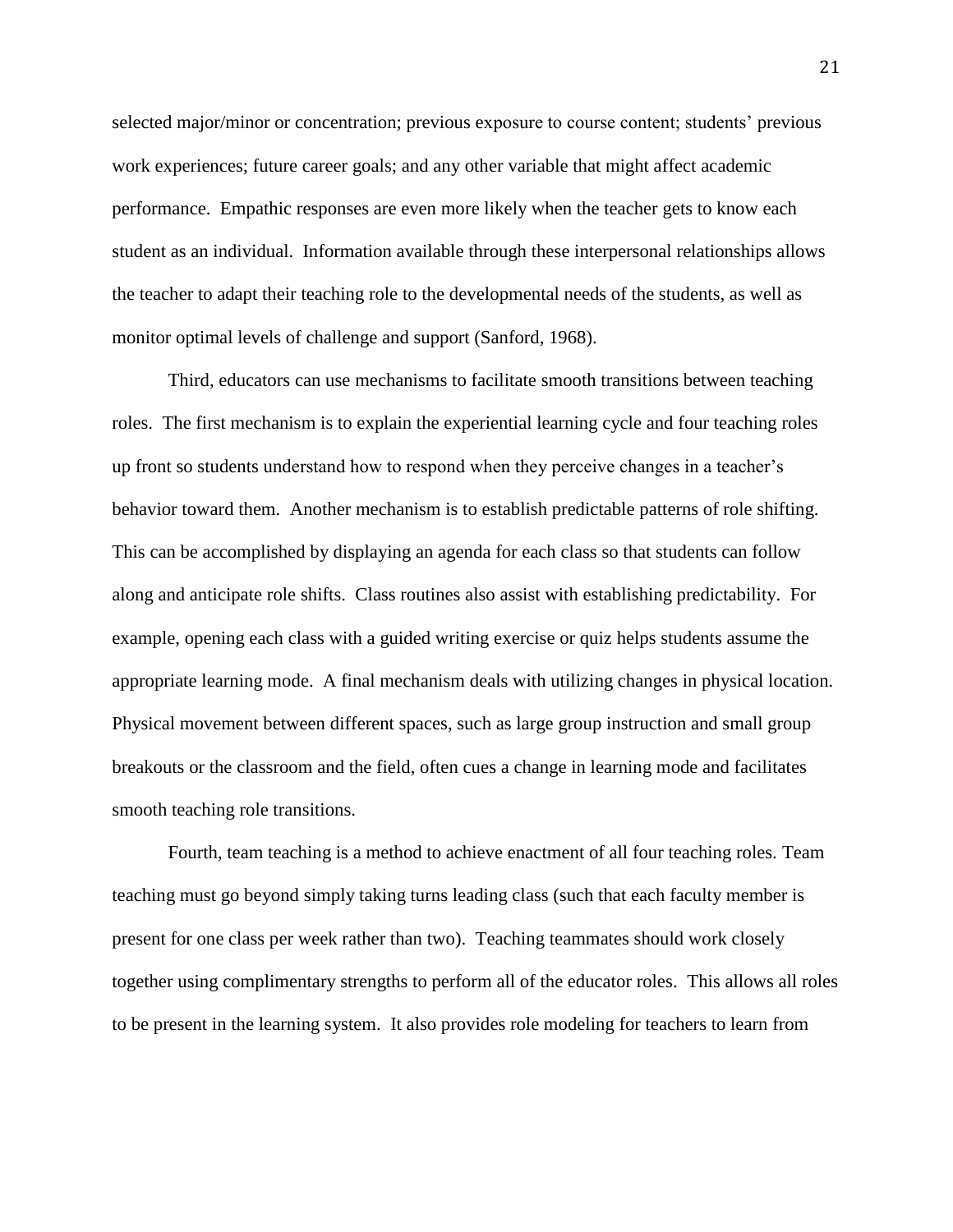one another. In the instance that team teaching is not an option, teachers can engage students as teachers and ask them to play these roles in a peer capacity.

In summary, the four teaching roles – facilitator, expert, evaluator, and coach – provide a holistic framework for implementing experiential learning. Teaching role selection is influenced by desired student learning mode, student signals, one's teaching identity, and demands of the learning space. Because teaching roles are fluid rather than fixed, mechanisms for shifting among the roles can be employed. Effectively shifting between roles offers a relational way to intervene in student learning.

#### **Using ELT to Promote Ownership of the Learning Process**

ELT calls for full engagement of students in the learning endeavor. Thus, in addition to the teaching role, consideration must be given to helping students take ownership of the learning process when designing study abroad programs and course activities. One way to do this is to *educate students on the experiential learning cycle and their own learning style preferences.* Surprisingly, many students have not thought about what learning is and do not understand their unique way of learning. Without explicit awareness, unconscious beliefs or "lay theories" govern the way individuals engage in the learning process (Molden & Dweck, 2006). In particular, Dweck and her colleagues have examined the differences between those who see their abilities and attributes as fixed and those who believe that they can incrementally learn and change themselves. Those individuals who believe that they can learn and develop have a *learning identity*. The learner faces a difficult challenge with a "mastery response" while the person with a fixed identity is more likely to withdraw or quit. Learners embrace challenge, persist in the face of obstacles, learn from criticism and are inspired by and learn from the success of others.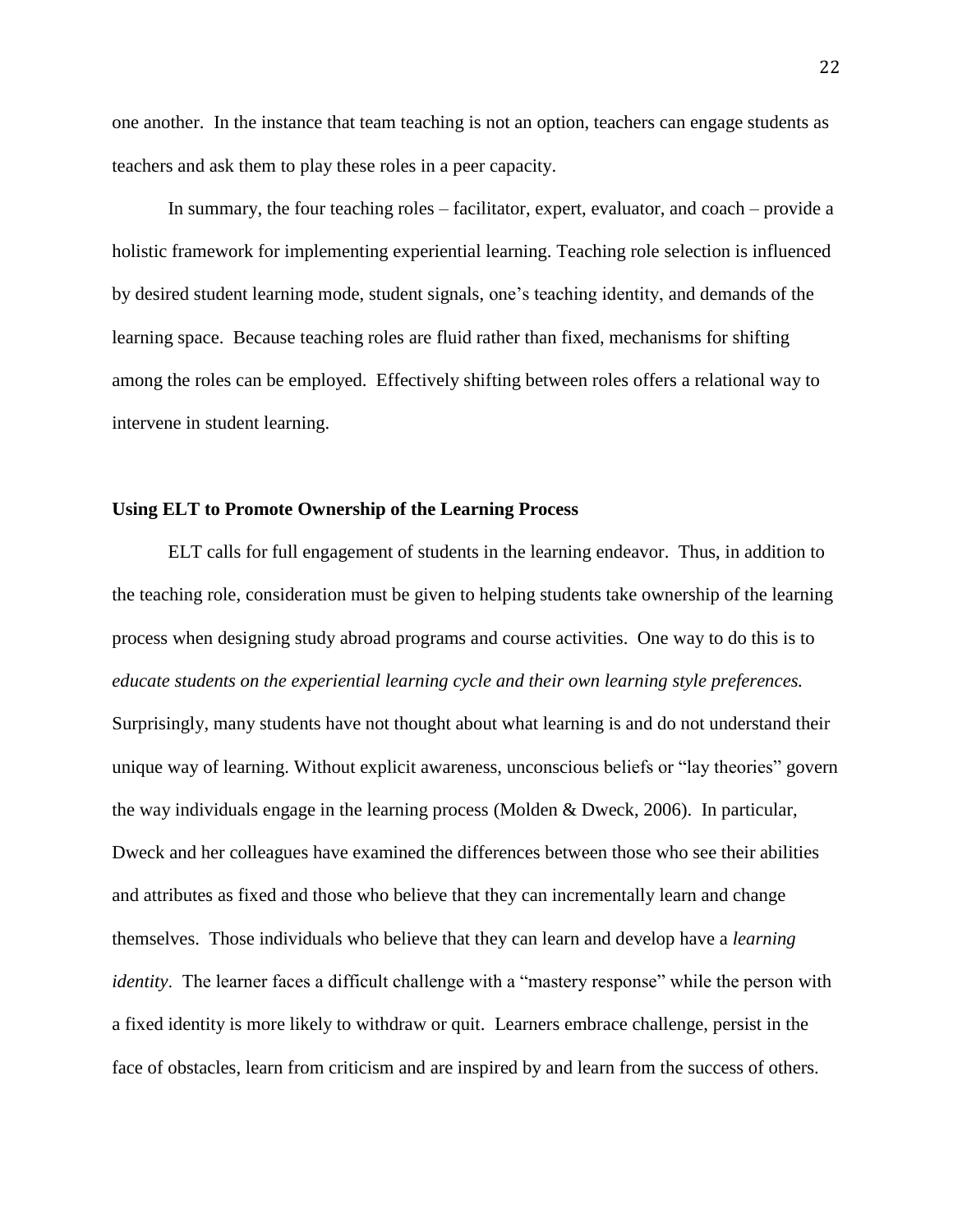The fixed identity person avoids challenge, gives up easily, avoids criticism and feels threatened by the success of others. Not surprisingly, students with a learning identity, regardless of their tested intelligence, are more successful in school than those with a fixed identity (Kolb & Kolb, 2009b).

Educating students on experiential learning and their learning style helps develop a learning identity. 'Learning to learn' interventions have led to increased classroom motivation and reversed a decline in grades (Blackwell, Trzesniewski, & Dweck, 2007), as well as significant improvements in adolescents' achievement test scores (Good, Aronson, & Inzlicht, 2003) and higher grades among college students (Aronson, Fried, & Good, 2002; Hutt, 2007). It is our contention that an understanding of the experiential learning process will empower students to feel more capable and be more effective at maximizing learning opportunities abroad.

The second strategy for empowering involvement in the learning process is to *create engaging learning environments using a variety of instructional methods.* Curricula that emphasize active involvement, a variety of learning activities, and an element of choice tend to engender personal investment in learning. A word of clarification must be offered here. Popular practice suggests that curriculum should be designed to match the learning style of learners. While this idea is recommended by many learning style models other than ELT and is the basis for testing the validity of the learning style concept for some researchers (Pashler, et. al., 2008); it is *not* the recommended approach in ELT. The ELT approach is to build curriculum around the cycle of learning in such a way that all learning modes are used and all styles of learning are engaged. In this way, every program, course, or class session has something to engage and connect with learners of every style. Learners are also encouraged to develop learning style flexibility and to move freely around the learning cycle.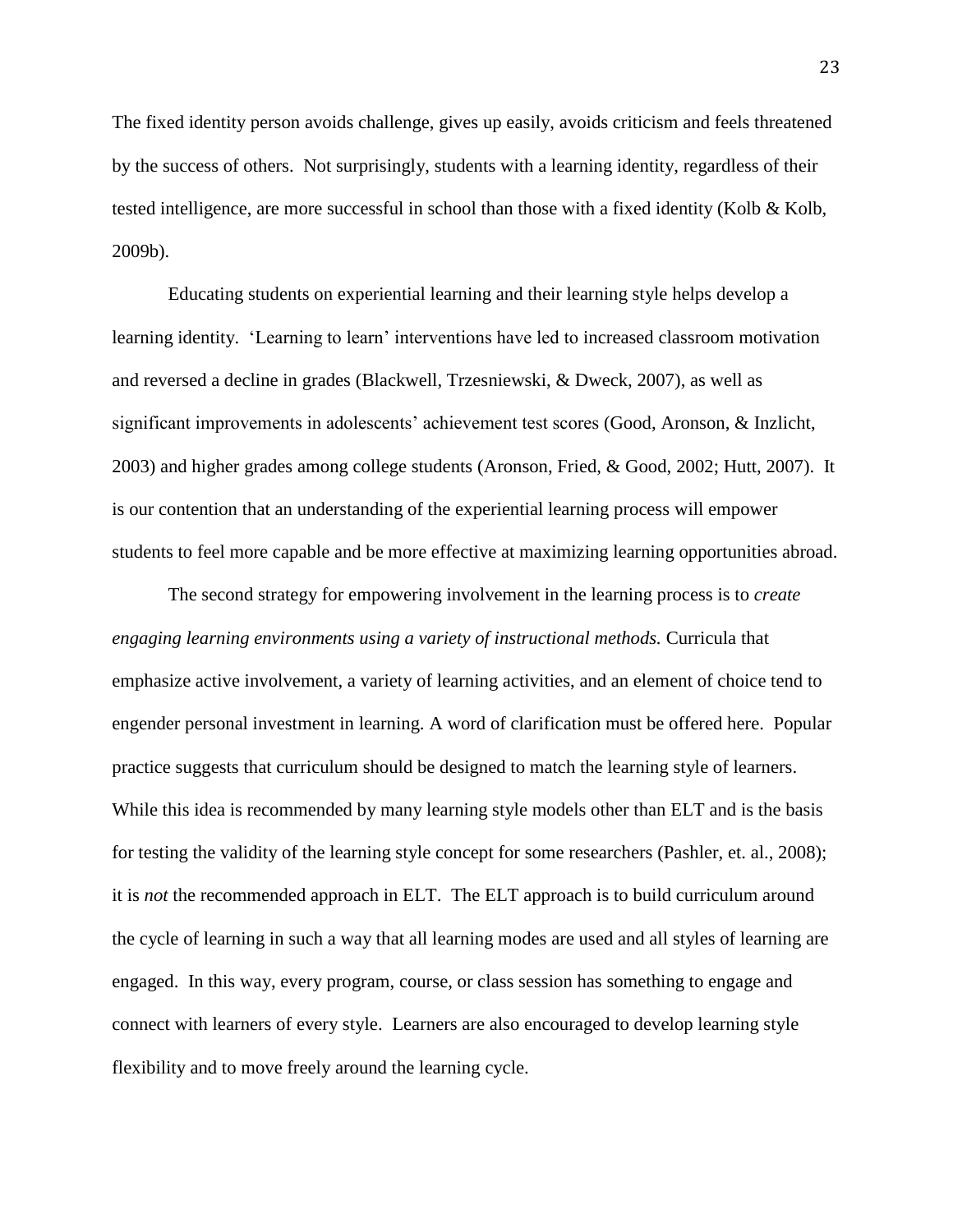Svinick and Dixon (1987) describe a comprehensive instructional model to deal with the constraints and challenges instructors and students encounter as they adopt experiential learning as an instructional design framework. They offer an instructional design model that incorporates a broad range of learning activities that leads students through the full cycle of learning, thus giving teachers a rich array of instructional choices, as well as the benefit of offering students a more complete learning experience gained from multiple perspectives. The model is also useful in responding to the one of the key challenges of the experiential methods - the understanding of the role of the student in the learning process. As the model in Figure 6 suggests, teachers are able to design the learning activities based upon how much student involvement would be appropriate given the time constraint most instructors face. Activities at the outer rim of the learning cycle allows for a greater student involvement, while those close to the center involve limited student participation.

----------------------------------------------

Insert Figure 6 about here

----------------------------------------------

Third, students take ownership of learning by *building diverse learning relationships*. ELT defines learning relationships to be connections between one or more individuals that promote growth and movement through the learning spiral, ultimately inspiring future learning and relationship building. A connection is constituted by an interaction or series of interactions, which build toward a deeper relationship. Similar to Fletcher and Ragins' (2007) description of the development of a mentoring relationship through a series of small 'episodes,' learning relationships evolve as learning interactions increase in quality and frequency. Each interaction carries with it a sentiment, or emotional charge, which sets the tone for learning. Interactions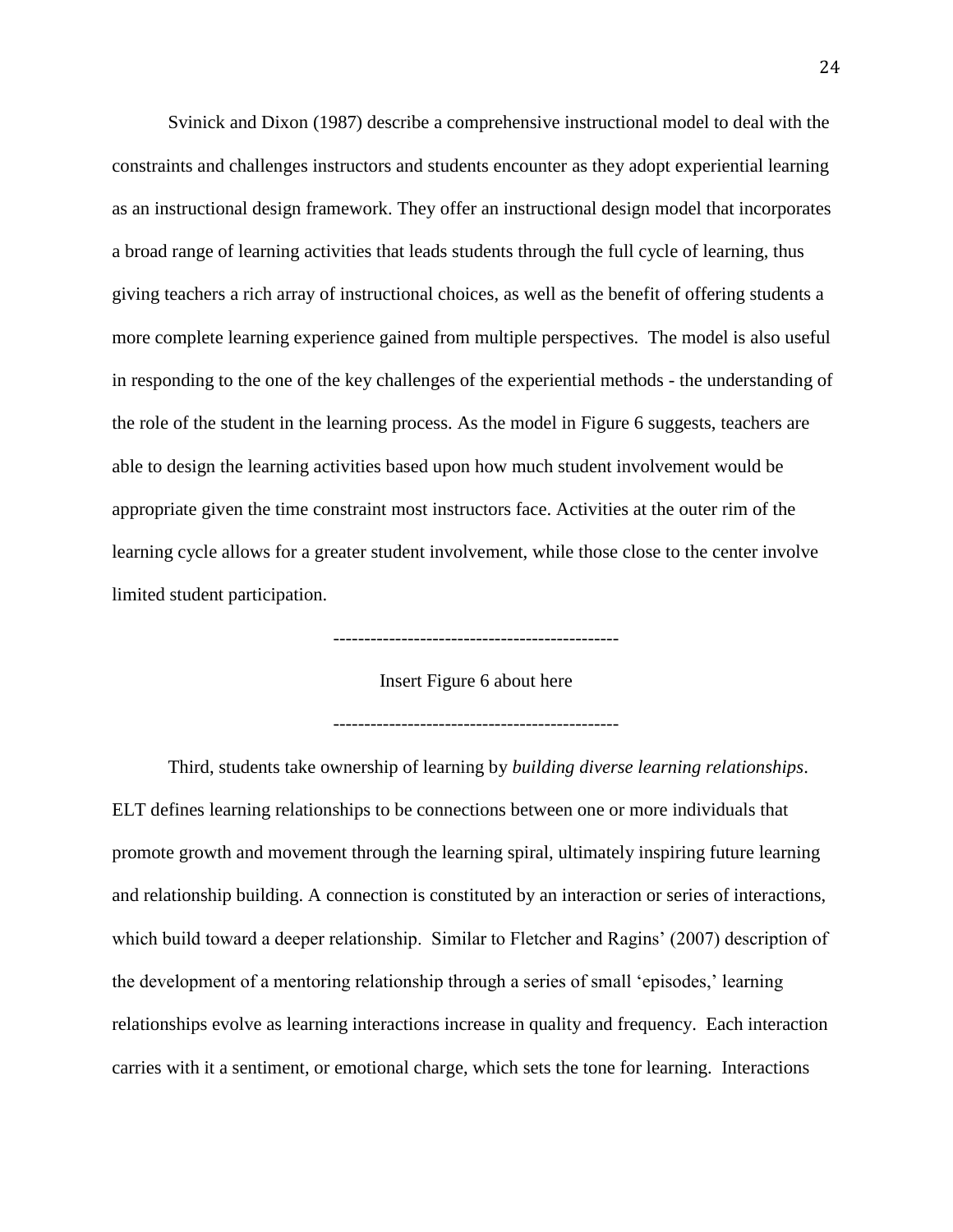characterized by compassion, mutual respect and support build the trust and positive emotional resources necessary to create space for learning – even when learning is challenging. Such growth-fostering relationships have been found to cultivate an increased sense of vitality; ability to take action; clarity about self and the relationship; sense of self-worth; and desire to form more connections in both parties (Miller & Stiver, 1997).

In the context of study abroad, possibilities for learning relationships are vast. Professors, staff, peers, homestay families, roommates, internship supervisors and coworkers, tour guides, local citizens, and even tourists represent individuals who might comprise a student's network of learning relationships abroad. Within this network, study abroad educators are uniquely positioned to intervene in student learning through holistic relationships with students that extend beyond the walls of the classroom. In fact, Nevitt Sanford (1968) suggested that one of the environments where authentic student-faculty relationships are best fostered is on foreign campuses. "In those relatively small communities abroad, many [students] learned for the first time what intellectual fellowship is and how rewarding a teacher can be when he is encouraged to reveal himself as a person. Students have an opportunity to see him in a variety of roles – as husband, father, traveling companion, gourmet, connoisseur of the arts, and member of a complex human community" (Sanford, 1968, p. 172). Meaningful relationships abroad not only ease the adaptive challenge of living abroad, they also facilitate transformative learning and the development of cultural competence.

#### **Conclusion**

Study abroad programs are rich with opportunities for growth and development. These learning opportunities are best realized through an intentional process of transforming experience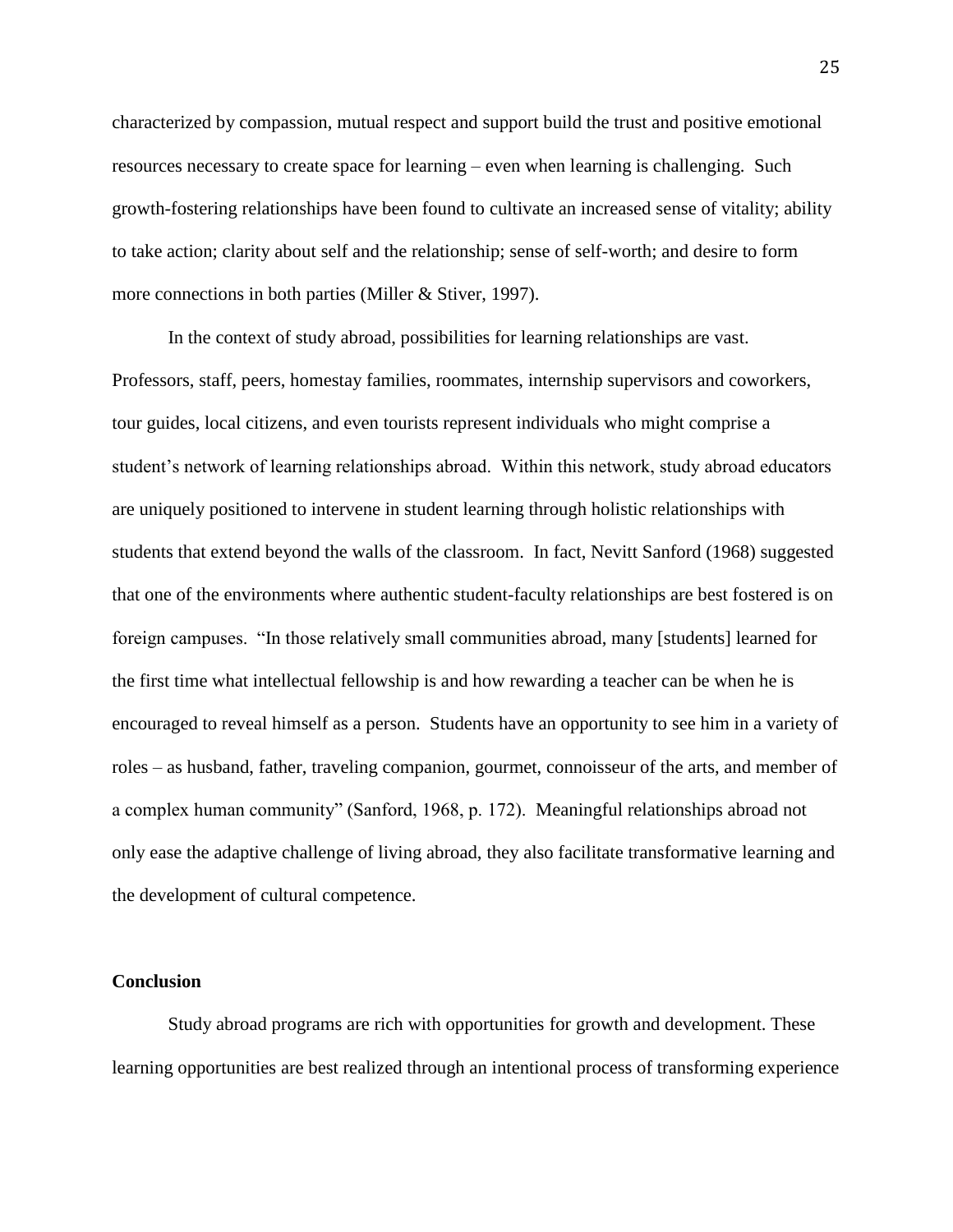into knowledge. This chapter illuminated one such process by highlighting the fundamentals of experiential learning theory – the cycle of experiential learning, learning styles, learning flexibility, learning space, and the EL theory of development or learning spiral. In order to catalyze the application of theory to practice, the latter half of the chapter introduced key propositions for becoming an experiential educator, a discussion of teaching roles, and ideas for inspiring student ownership in the learning experience. It is our hope that these concepts will assist educators in intervening masterfully in the learning process in study abroad experiences, thereby maximizing student learning.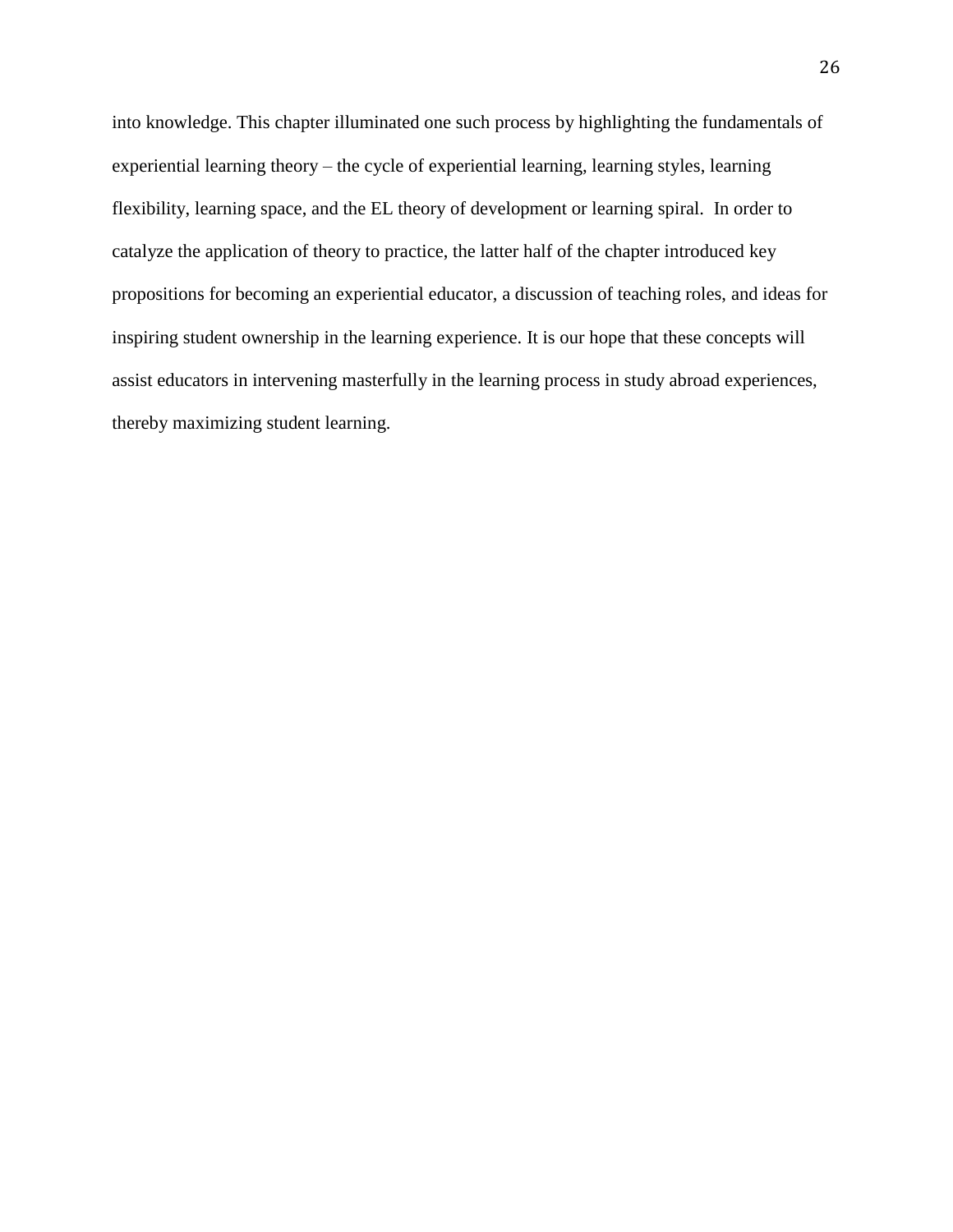#### References

- Abbey, D. S., Hunt, D. E., & Weiser, J. C. (1985). Variations on a theme by Kolb: A new perspective for understanding counseling and supervision. *The Counseling Psychologist, 13*(3), 477-501.
- Aronson, J., Fried, C. B., & Good, C. (2002). Reducing stereotype threat and boosting academic achievement of African-American students: the role of conceptions of intelligence. *Journal of Experimental Social Psychology.* 38,113-125
- Blackwell, L. S., Trzesniewski, K. H. & Dweck, C. S. (2007). Implicit theories of intelligence predict achievement across an adolescent transition: A longitudinal study and an intervention. *Child Development. 78*(1), 246-263.
- Border, L. L. B. (2007). Understanding learning styles: The key to unlocking deep learning and in-depth teaching. *NEA Higher Education Advocate. 24*(5), 5-8.
- Boyatzis, R.E. (2009). Competencies as a behavioral approach to emotional intelligence. *Journal of Management Development, 28*(9), 749-770.
- Boyatzis, R. E., Cowen, S. S., & Kolb, D. A. (1995). *Innovation in professional education: Steps on a journey from teaching to learning*. San Francisco: Jossey-Bass.
- Boyatzis, R. E., & Kolb, D. A. (1993). *Adaptive Style Inventory: Self scored inventory and interpretation booklet* . Boston: TRG Hay/McBer, Training Resources Group. 116 Huntington Avenue, Boston, MA 02116,
- Boyatzis, R. E., & Mainemelis, C. (2000). An empirical study of pluralism of learning and adaptive styles in an MBA program. Working paper 00-1. Department of Organizational Behavior, Weatherhead of School of Management, Case Western Reserve University, Cleveland, OH.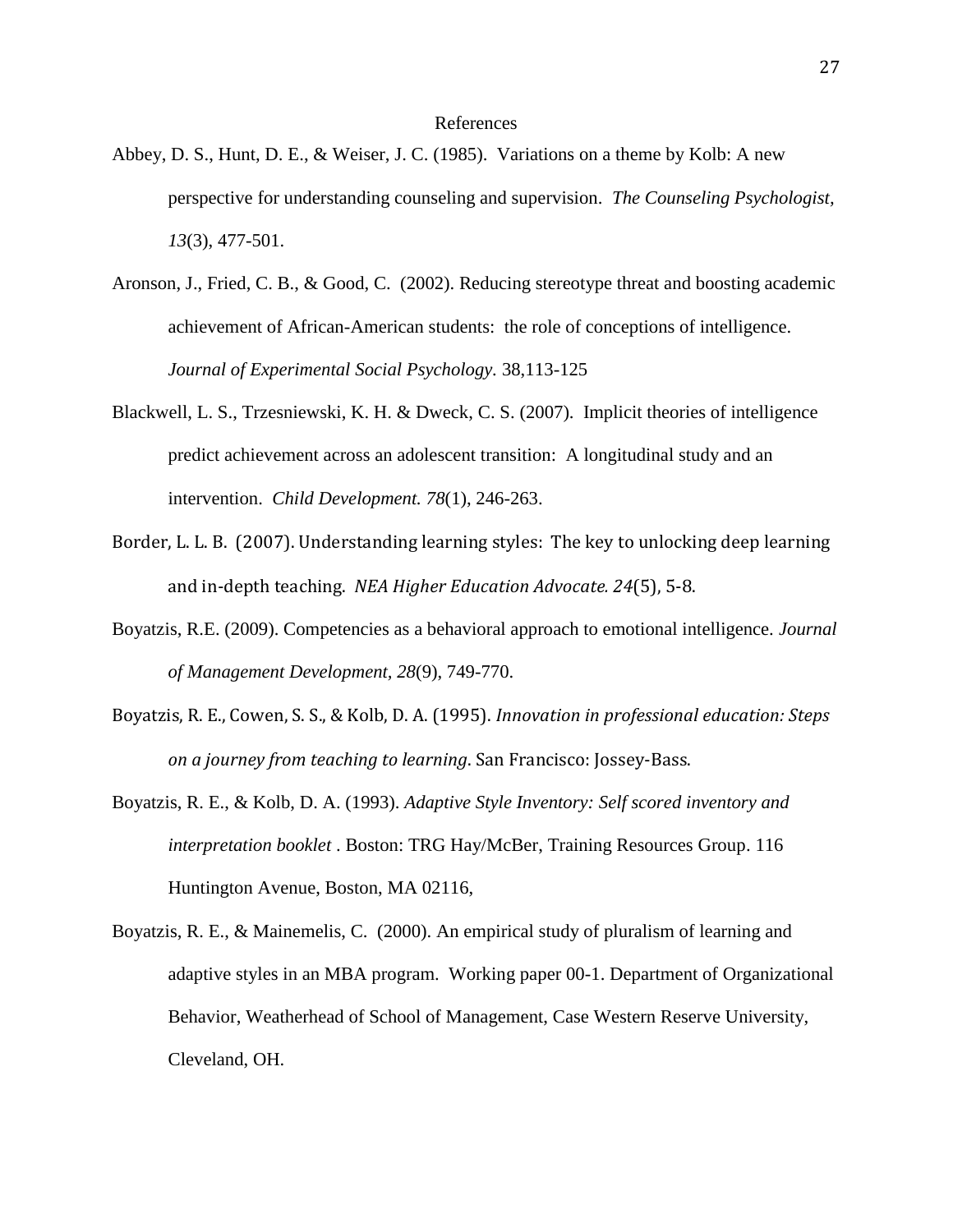Dewey, J. (1897). My pedagodic creed. *The School Journal.* LIV(3), 77-80.

- Eickmann, P., Kolb, A. Y. and Kolb, D. A**.** (2004) Designing Learning. In Collopy, F. and Boland, R. *Managing as designing: Creating a new vocabulary for management education and research.* Stanford University Press.
- Fletcher, J.K. & Ragins, B.R. (2007). Stone Center relational cultural theory: A window on relational mentoring. In B.R. Ragins & K.E. Kram (Eds.), *The handbook of mentoring at work: Theory, research, and practice (*pp. 373-399). Thousand Oaks, CA: Sage.
- Gaff, J.G. & Gaff, S.S. (1981). Student-faculty relationships. In A. Chickering (Ed.). *The Modern American College: Responding to the New Realities of Diverse Students and a Changing Society.* San Francisco: Jossey-Bass.
- Good, C., Aronson, J. & Inzlicht, M. (2003). Improving adolescents' standardized test performance: An intervention to reduce the effects of stereotype threat. *Journal of Applied Developmental Psychology* 24:645-662

Hunt, D.E. (1987). *Beginning with ourselves*. Cambridge, MA: Brookline.

- Hutt, G. K. (2007). Experiential learning spaces: Hermetic transformational leadership for psychological safety, consciousness development and math anxiety related inferiority complex depotentiation. Ph. D. dissertation, Department of Organizational Behavior, Case Western Reserve University
- Jensen, P. & Kolb, D. (1994). Learning and development. In M. Keeton (ed.), *Perspective in experiential learning.* Chicago: Council for Adult and Experiential Learning (CAEL).
- Joy, S. & Kolb, D. A. (2007). Are There Cultural Differences in Learning Style? Working paper. Department of Organizational Behavior Case Western Reserve University.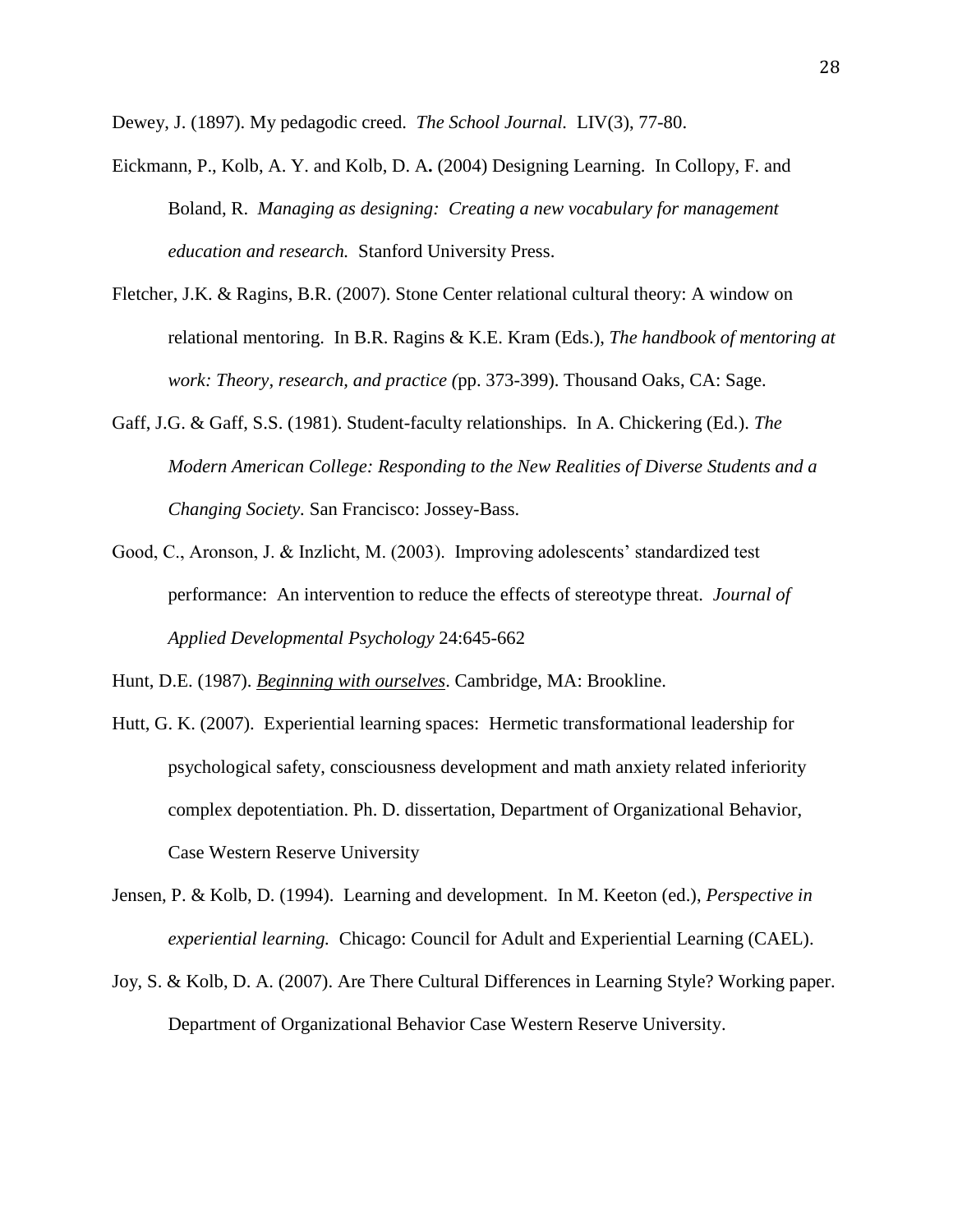- Joy, S., & Kolb, D. A. (2009). Are there cultural differences in learning style? *International Journal of Intercultural Relations* 33(1), 69-85.
- Kahn, R.L., Wolfe, D.M., Quinn, R.P., & Snoek, J.D. (1964). *Organizational Stress: Studies in Role Conflict and Ambiguity.* New York: Wiley & Sons.
- Kolb, A. Y. & Kolb, D. A. (2005a). Learning styles and learning spaces: Enhancing experiential learning in higher education. *Academy of Management Learning and Education. 4*(2), 193-212.
- Kolb, A. Y., Kolb, D. A. (2005b). *The Kolb Learning Style Inventory-Version 3.1: 2005 Technical specifications.* Boston, MA: Hay Resources Direct. [www.learningfromexperience.com](http://www.learningfromexperience.com/)
- Kolb, A. Y. & Kolb, D. A. (2006a). Learning style and learning spaces: A review of the multidisciplinary application of experiential learning theory in higher education. In Sims, R., and Sims, S. (Eds.). *Learning styles and learning: A key to meeting the accountability demands in education.* Hauppauge, NY: Nova Publishers.\*
- Kolb, A. Y. & Kolb, D. A. (2009b). On becoming a learner : The concept of learning identity. In Bamford-Rees et. al. (Eds.), *Learning never ends: Essays on adult learning inspired by the life and work of David O. Justice* Chicago, IL: CAEL Forum and News\*
- Kolb, A. Y. & Kolb, D. A. (2009a). The learning way: Méta-cognitive aspects of experiential learning. *Simulation and Gaming: An Interdisciplinary Journal. 40*(3), 297-327.
- Kolb, A. Y. & Kolb, D. A. (2011a). *The Teaching Role Profile.* Boston, MA: Hay Resources Direct. [www.learningfromexperience.com](http://www.learningfromexperience.com/)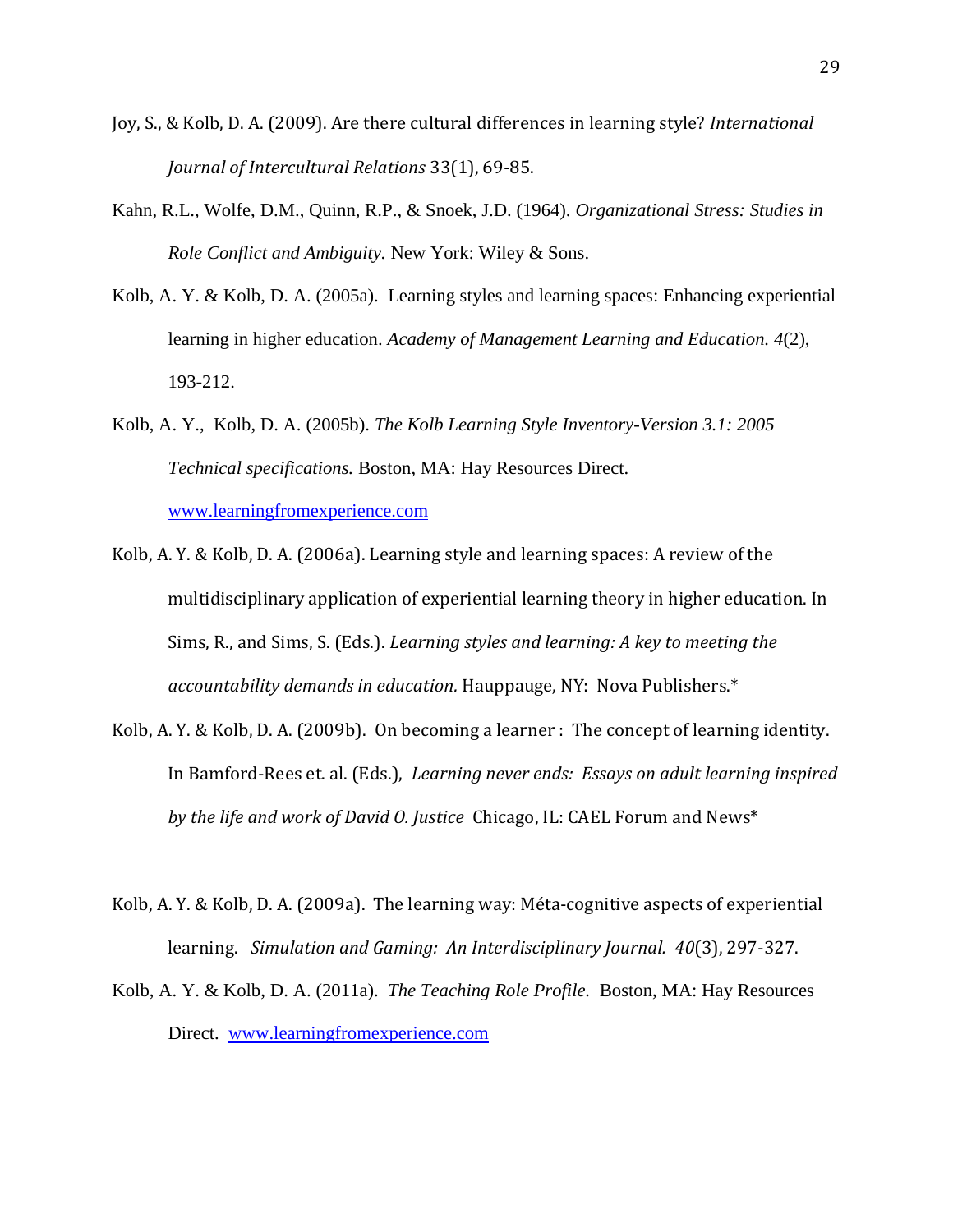Kolb, A.Y., & Kolb, D. A. (2011b). *Experiential Learning Theory Bibliography: Volume 1 1971-2005.* Experience Based Learning Systems, Inc. Cleveland, OH. [www.learningfromexperience.com](http://www.learningfromexperience.com/)

Kolb, A.Y., & Kolb, D. A. (2011c). *Experiential Learning Theory Bibliography: Volume 2 2006-2011.* Experience Based Learning Systems, Inc. Cleveland, OH. [www.learningfromexperience.com](http://www.learningfromexperience.com/)

- Kolb, D.A. (1984). *Experiential Learning: Experience as a Source of Learning and Development.* Upper Saddle River, NJ: Prentice-Hall, Inc.
- Kolb, D. A. (2007). *The Kolb learning style inventory—version 3.1: LSI workbook.* Boston, MA: Hay Learning Transformations.
- Lave, J. and Wenger, E. (1991). *Situated learning: Legitimate peripheral participation.*  Cambridge, UK: Cambridge University Press.

Lewin, K. (1951). *Field theory in social science: selected theoretical papers (Edited by Dorwin Cartwright.).* Harpers. Retrieved from http://search.ebscohost.com/login.aspx?direct=true&db=psyh&AN=1951-06769- 000&site=ehost-live

- Mainemelis, C., Boyatzis, R., and Kolb, D. A. (2002). Learning styles and adaptive flexibility: Testing experiential learning theory. *Management Learning*, 33(1), 5-33.
- Maturana, H. (1970). The biology of cognition. In Maturana and Varela *Autopoeisis and cognition.* 1980
- Maturana, H. and Varela, F. (1980). *Autopoeisis and cognition.* Dordrecht, Holland: D. Reidel
- McCarthy, B. (1987). *The 4-Mat System: Teaching to learning styles with right/left mode techniques*. Barrington, IL: Excel, Inc.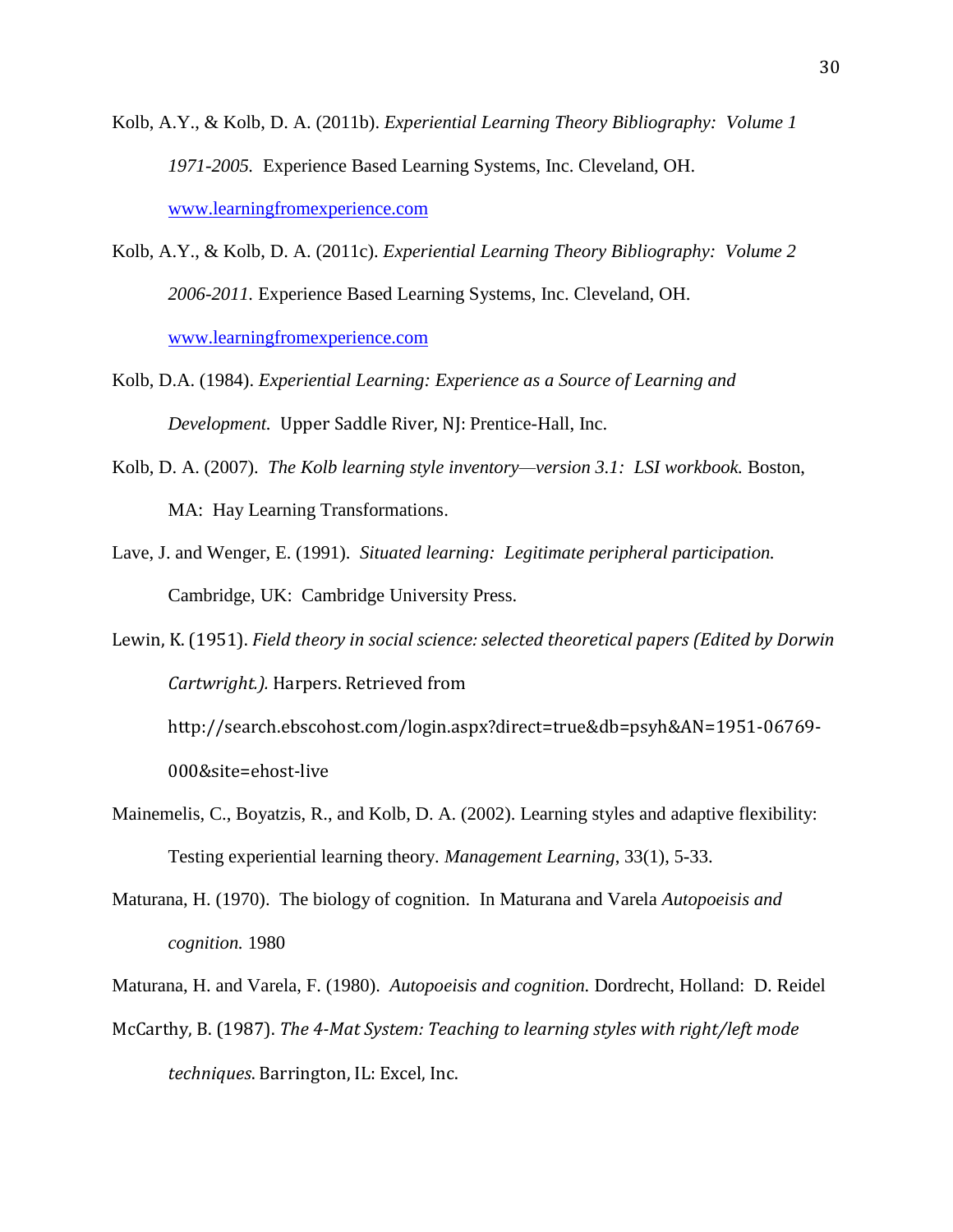Mead, G.H. (1934). *Mind, Self, and Society.* Chicago: University of Chicago Press.

Mentkowski, M. & Associates. (2000). *Learning That Lasts: Integrating Learning, Development, and Performance in College and Beyond*. San Francisco: Jossey-Bass.

Miller, J.B. & Stiver, I. (1997). *The healing connection.* Boston: Beacon Press.

- Molden, D. C. & Dweck, C. S. (2006). Finding "meaning" in Psychology: A lay theories approach to self-regulation, social perception and social development. *American Psychologist.* 61(3):192-203
- Nicoll-Senft, J.M. & Seider, S.N. (2010). Assessing the impact of the 4MAT teaching model across multiple disciplines in higher education. *College Teaching, 58*, 19-27.
- Palmer, P. (1997). *The heart of a teacher: identity and integrity in teaching*. Retrieved March 6, 2011from: http://www.couragerenewal.org/parker/writings/heart-of-a-teacher.
- Pashler, H., McDaniel, M., Rohrer, D. & Bjork, R. (2008). Learning styles: Concepts and evidence. *Psychological Science in the Public Interest.* 9(3): 106-119
- Reese, J. H. (1998). *Enhancing Law students' performance: Learning style interventions*. Saratoga Springs, NY: The National Center on Adult Learning, Empire State College.
- Sanford, N. (1968). *Where colleges fail: A study of student as person*. San Francisco: Jossey-Bass.
- Strange, C. C., & Banning, J. H. (2001). Educating by design: Creating campus learning environments that work. San Francisco: Jossey-Bass.
- Svinick, M. D., & Dixon, N. M. (1987). The Kolb model modified for classroom activities. *College Teaching, 35*(4), 141-146.
- Zull, J. (2002), *The art of changing the brain.* Sterling, VA: Stylus.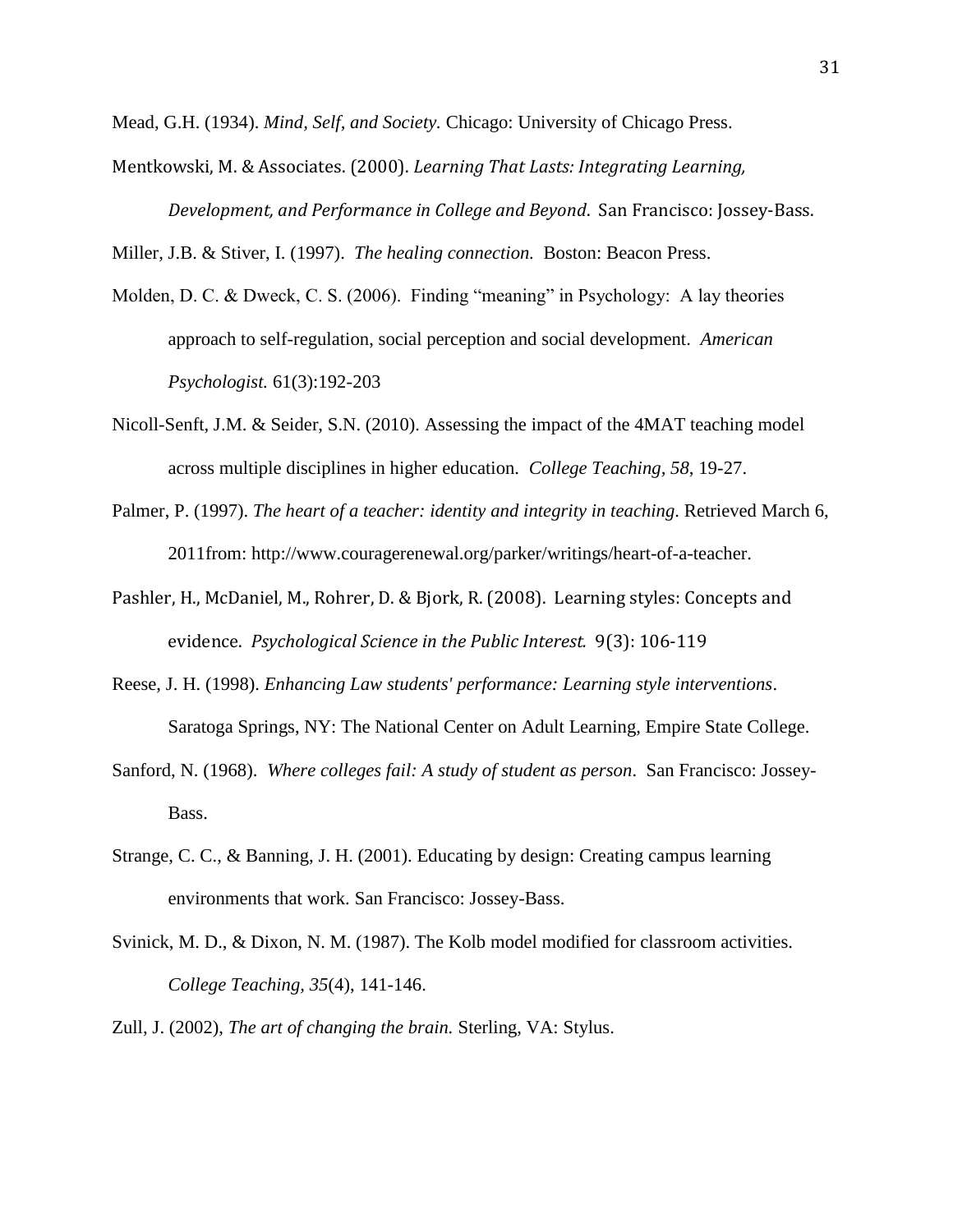

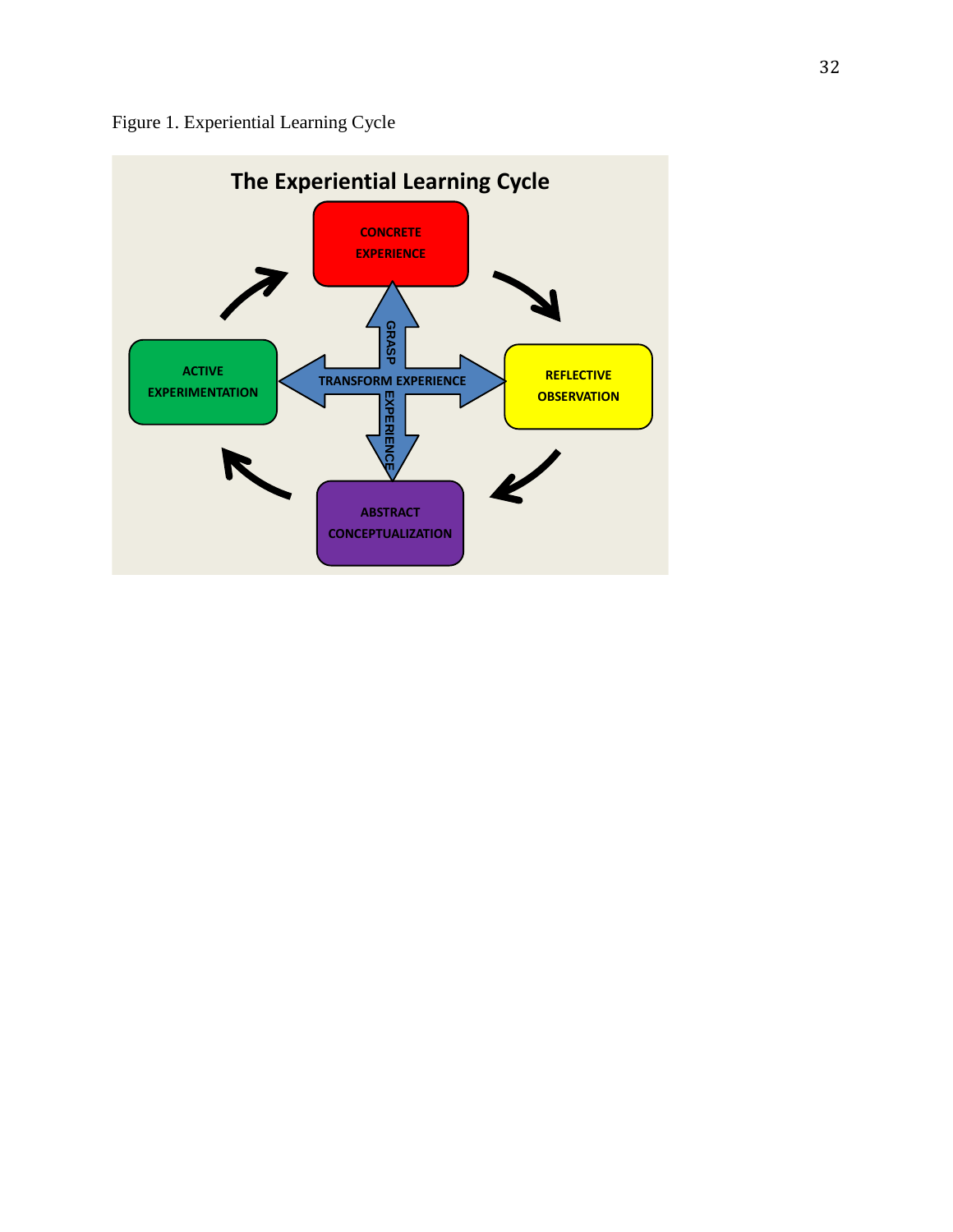

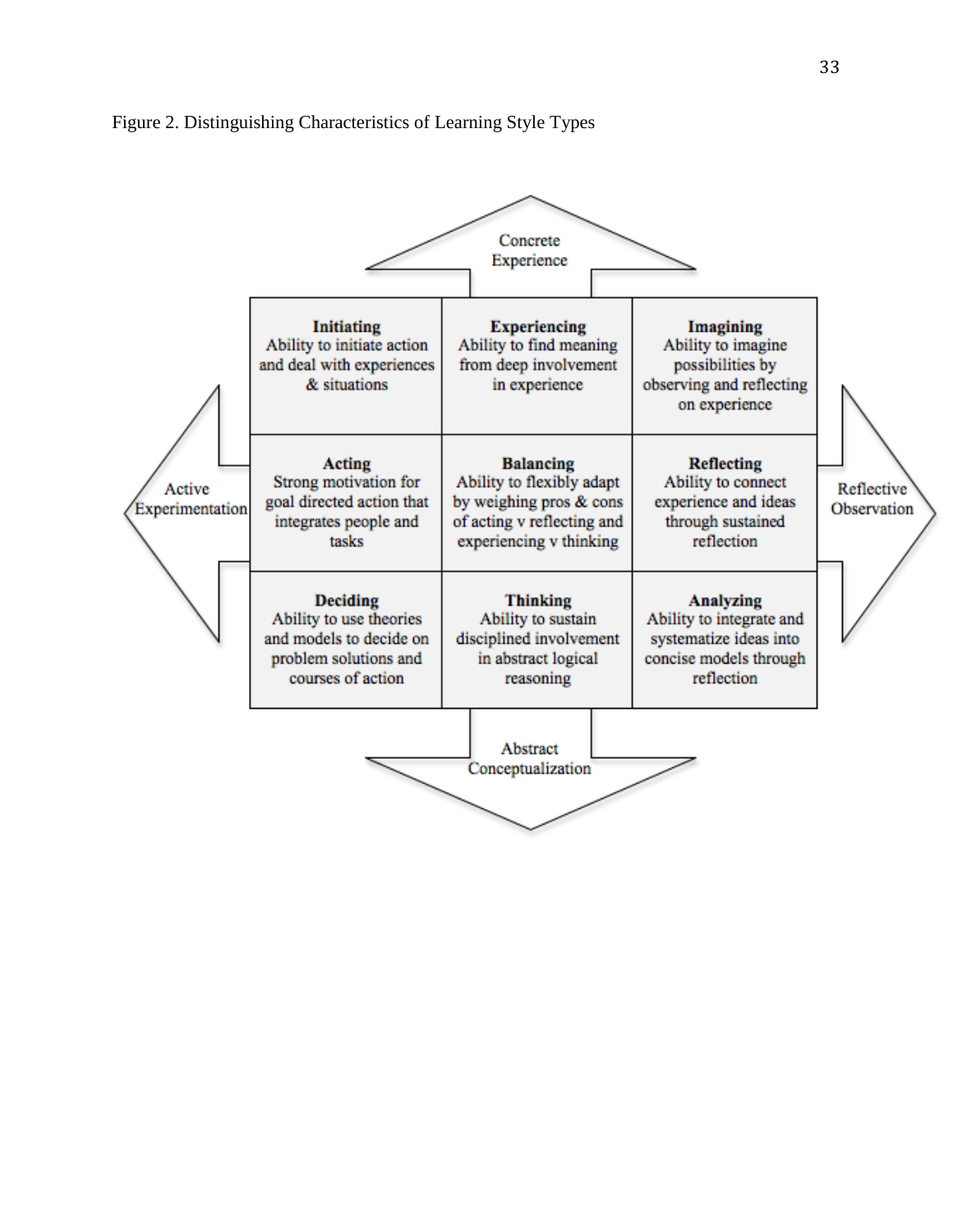# Figure 3. The ELT Learning Space of an MBA Program

|                           |                     | Concrete<br>Experience |                    |                           |
|---------------------------|---------------------|------------------------|--------------------|---------------------------|
| Active<br>Experimentation | Initiating<br>10.1% | Experiencing<br>6%     | Imagining<br>5.1%  | Reflective<br>Observation |
|                           | Acting<br>13.5%     | Balancing<br>10.2%     | Reflecting<br>9.3% |                           |
|                           | Deciding<br>12.7%   | <b>Thinking</b><br>17% | Analyzing<br>16%   |                           |

Learning Styles of MBA Students ( $n = 1286$ )

Abstract Conceptualization

## Figure 4. ELT Theory of Development

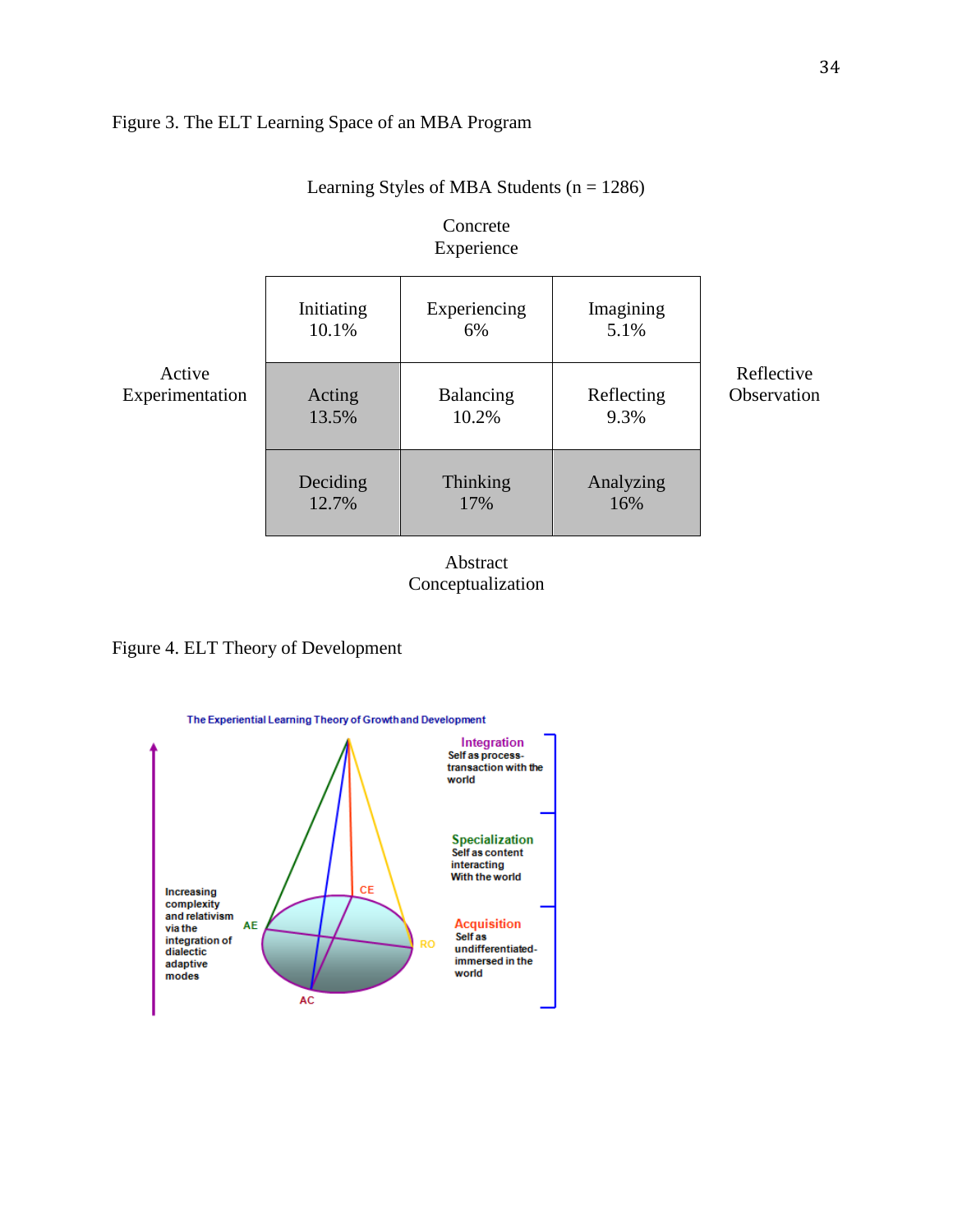

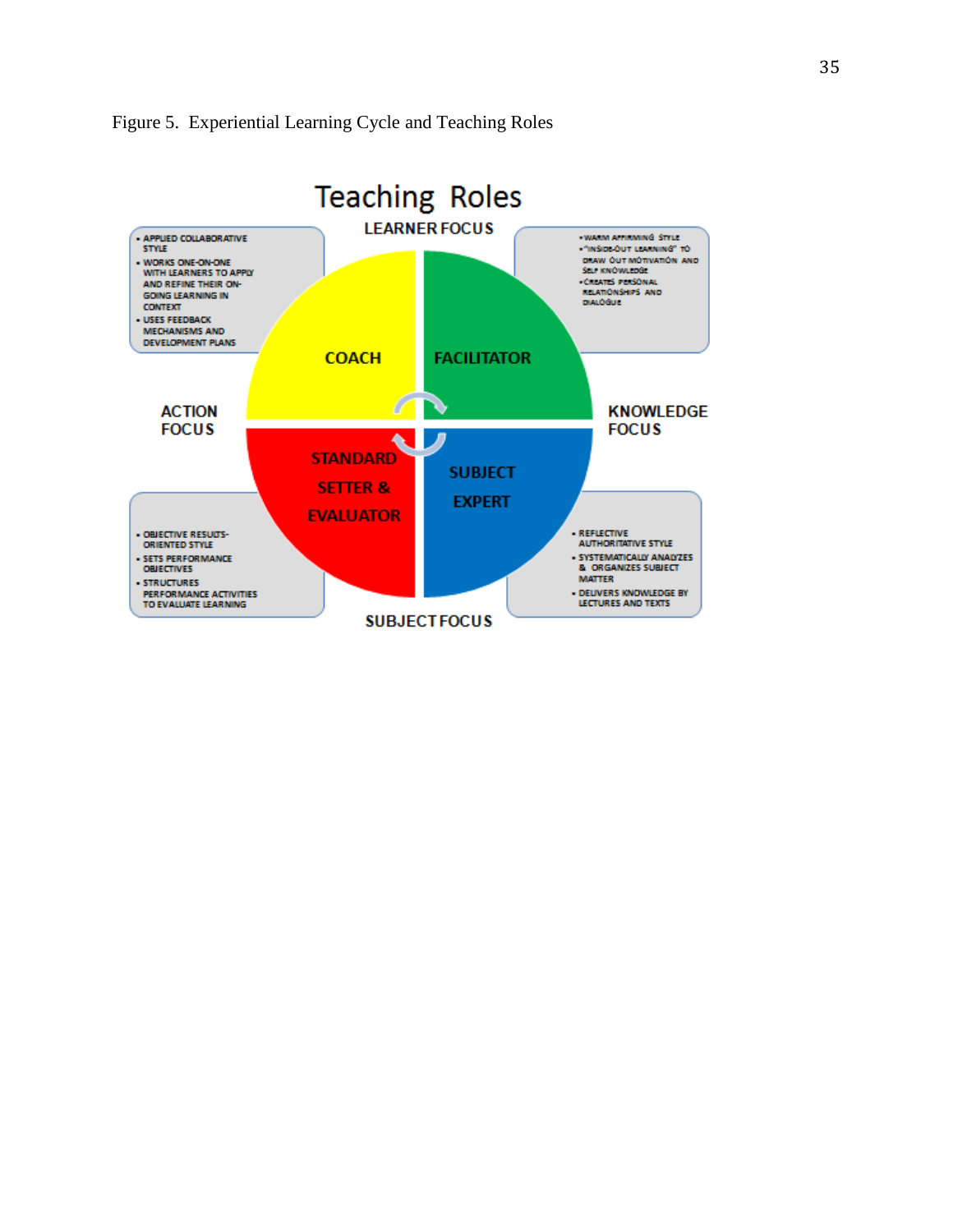

# Figure 6. Instructional Activities by Student Involvement

Adapted from: Svinick, M. D., & Dixon, N. M. (1987). The Kolb model modified for classroom activities. *College Teaching, 35*(4), 141-146.